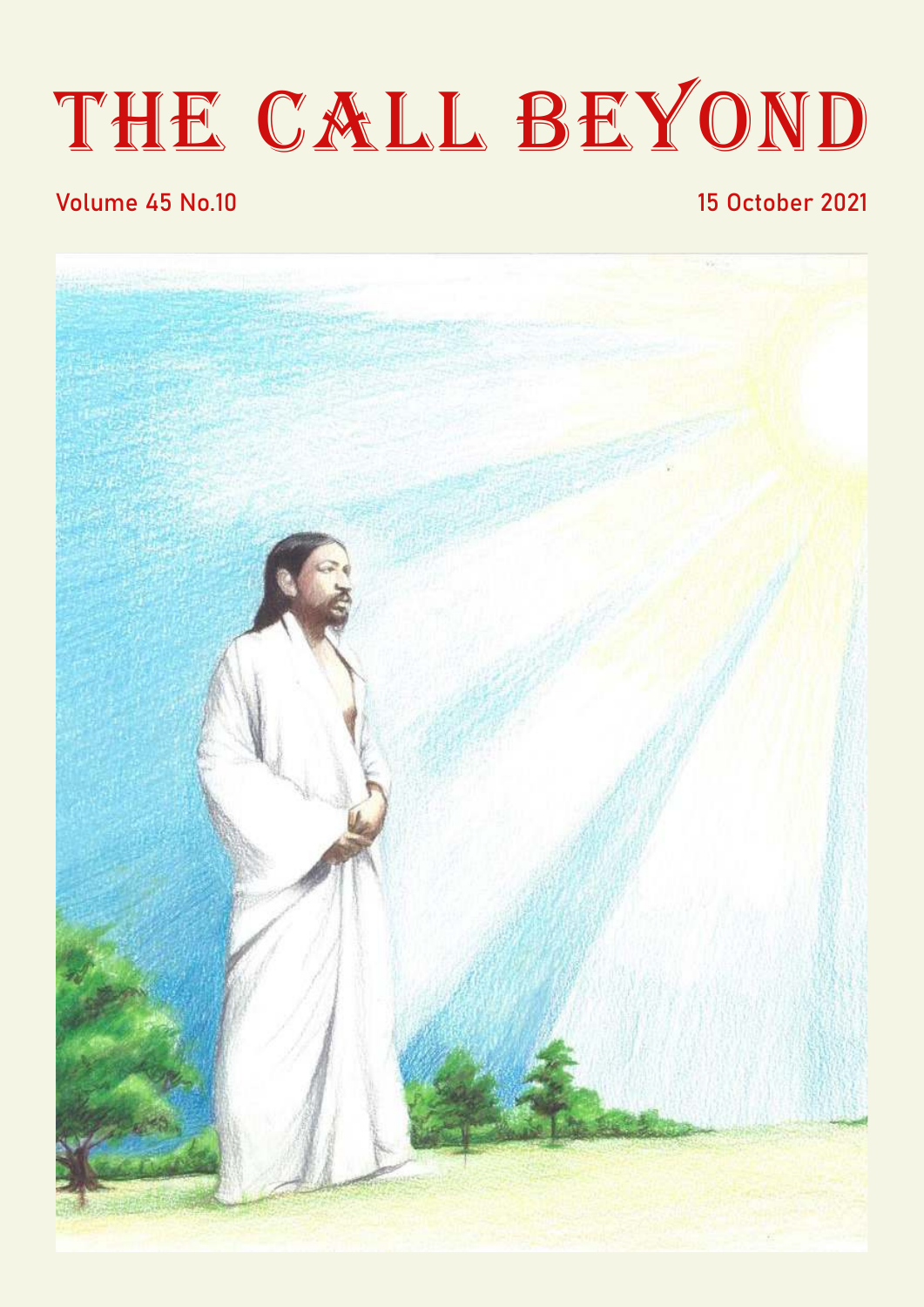

# **Highlights Life is a Game of Hide and Seek … … Page 4 Sharing What … … Page 19 All Forces Are Personal … … Page 20 That Elusive Entity Called Mental Peace … … Page 24**



An Online Publication of SRI AUROBINDO ASHRAM - DELHI BRANCH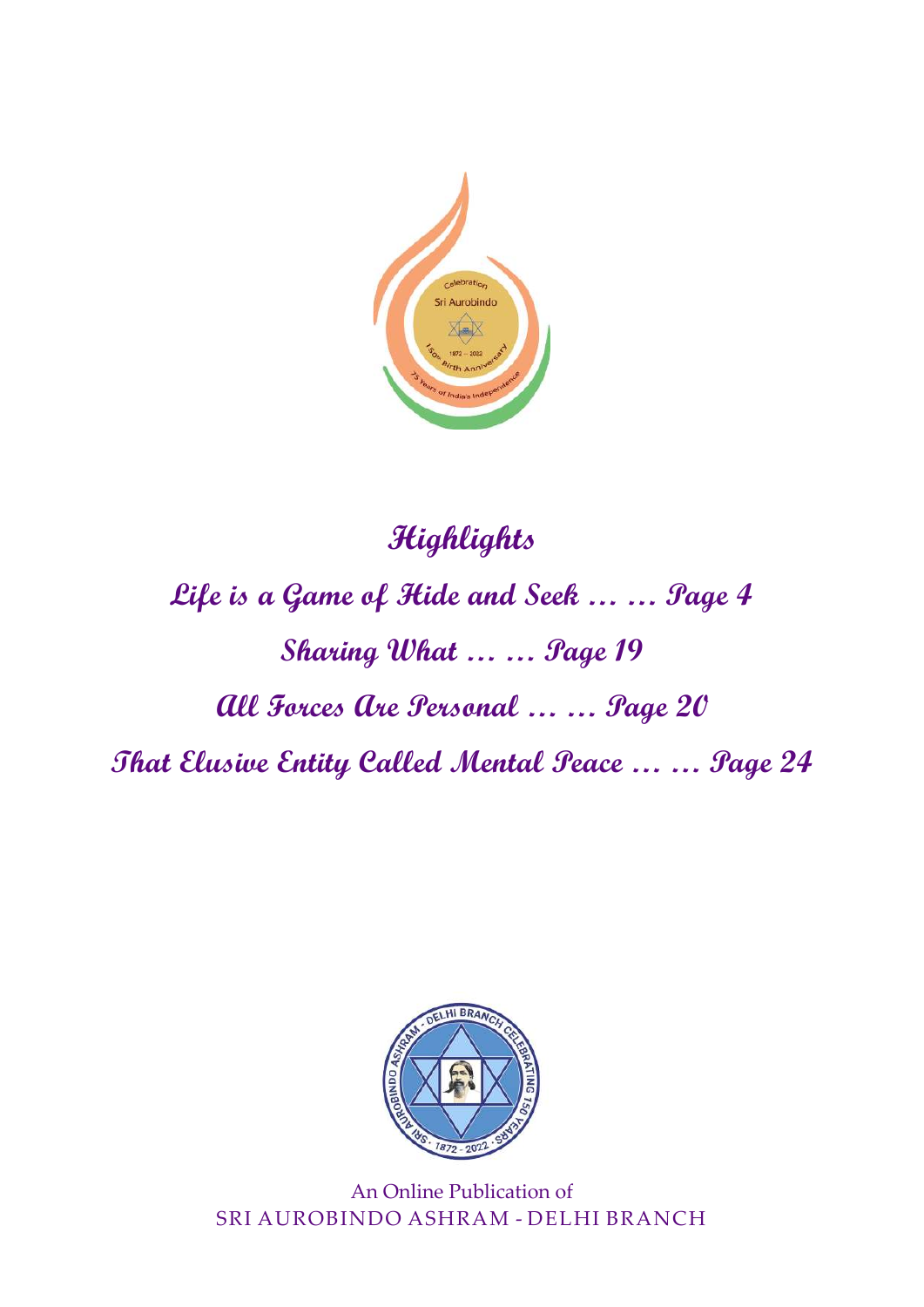# Contents

| editorial             |                                                          |
|-----------------------|----------------------------------------------------------|
|                       | Life is a Game of Hide and Seek                          |
|                       | article                                                  |
|                       | Beauty and Harmony                                       |
|                       | springboard                                              |
|                       | <b>Sumit Discovers a Summit that He Could Climb.</b> 12  |
|                       | words of the mother                                      |
|                       | Survender and $y_{0}$ ga $\ldots$ .<br>.15               |
|                       | words of the master                                      |
|                       | The $\log e$ of <i>Progress</i> $\ldots$ .<br>.16        |
| twenty-five years ago |                                                          |
|                       | Jagan Nath & Magan Nath.<br>18                           |
|                       | kidzkorner                                               |
|                       | All Forces Are Personal                                  |
|                       | may i help you                                           |
|                       | That Elusive Entity Called Mental Peace24                |
|                       | appreciations                                            |
|                       | Feedback and Encouraging Words25                         |
| notice board          |                                                          |
|                       | <b><i>Parliament of World Religions Conference28</i></b> |
|                       |                                                          |

Cover Picture: A painting by Subhash Chandra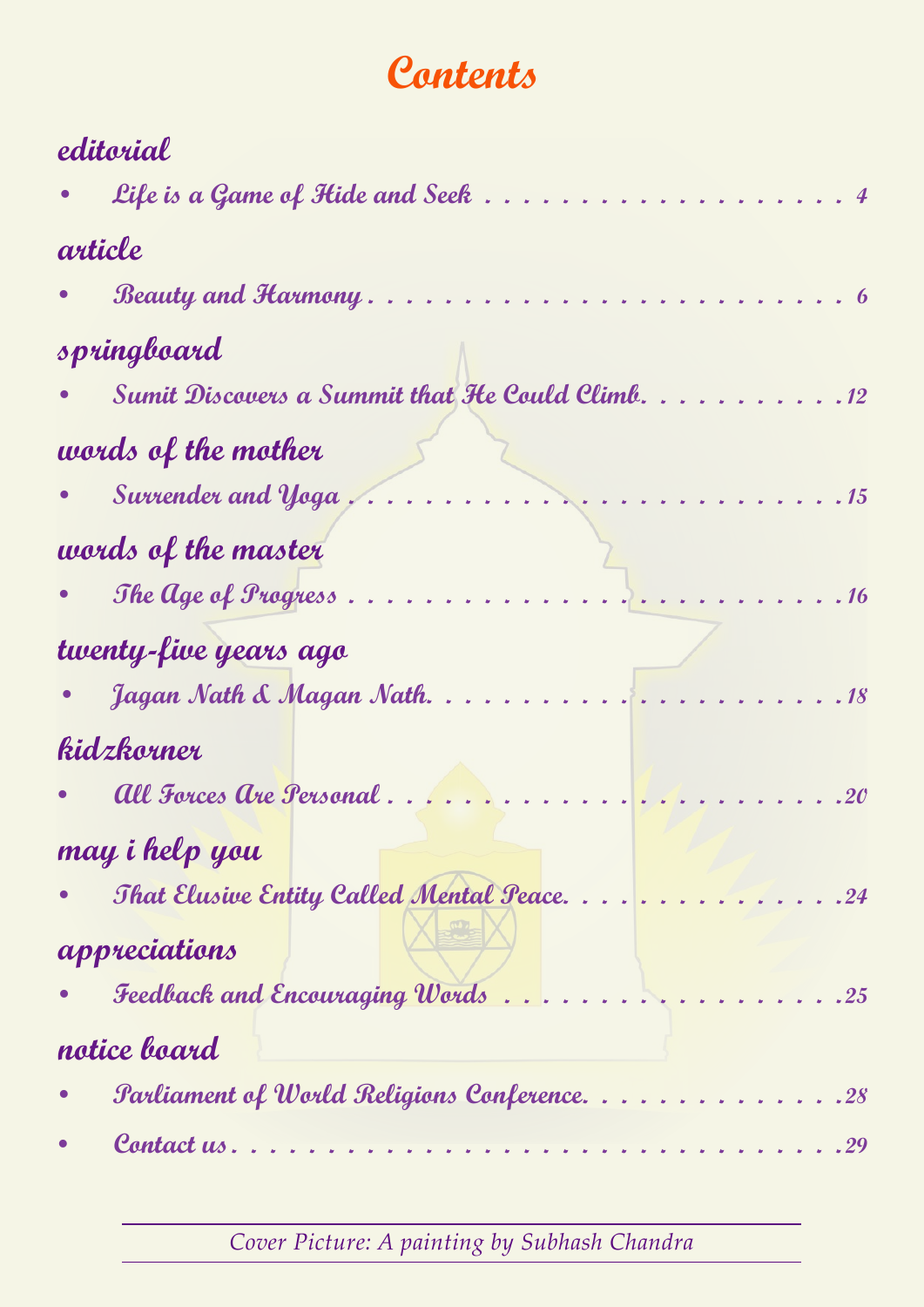

# **life is a Game of hide and Seek**

*Ego divides while sex and love unite. The three together help in seeking the One that hides.That is the game of life.*

Human life is a game of division and reunion, hide and seek. The One becomes many; the many eventually reunite with the Source. The One hides, the many seek to reunite. In order to prolong the game long enough to be interesting, the Creator has planted in man three powerful instincts: ego, sex and love.

Ego is a dividing instinct. It makes the individual aware of its independent existence, its needs, opinions and aspirations. Ego, although divisive, is a necessity for survival as well as for accomplishments uniquely human. It is the ego that drives a child to excel in school, and an adult to excel at the workplace. When a person feels he has seen enough of the world, and turns consciously to spirituality, he presses into service the same instrument that made him excel in the material sphere. The decision 'I will give a new direction to my life' also starts with 'I'.

Sex is a uniting instinct, and so is love. The two together are a formidable combination, which we call erotic love. Erotic love ensures procreation. However, the ultimate aim of human life is not procreation, but reunion with the Source. Therefore, after serving the purpose of procreation, sex and love might as well get divorced from each other. At least three seeds for the divorce have also been planted in us. The first is the sense of guilt associated with erotic love. The second seed is that sex as a source of pleasure dwindles with time, and eventually fails to satisfy. The third seed is parenthood. Once the children arrive, erotic love gets elevated to the level of parental love. Parental love is purer than erotic love, in the sense that it is unconditional, does not expect anything in return, and survives even rebuffs in return!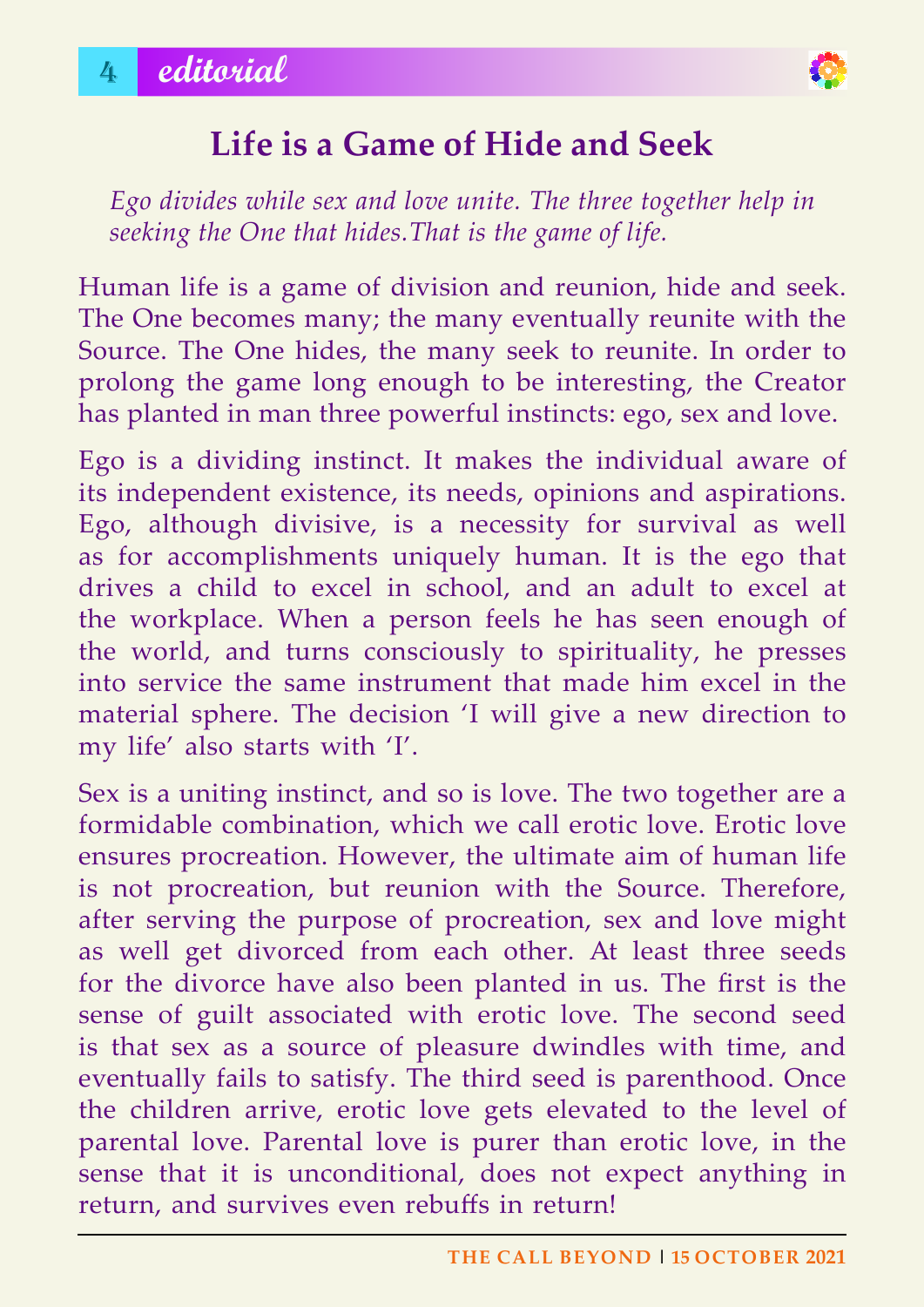# 5 **editorial**



Further purification of love is the way to finding the One that hides in everyone and everything. Parenthood trains a person in a pure form of love. Still purer is the love that is universal. Loving one's children is easy; loving those who are not related to us is more difficult. But it is love extended to those around us irrespective of their superficial relationship that gives a practical expression to the deeper relationship that binds all of us because we have come from the same Source. The expression eventually leads to reunion with the Source. Life is full of triggers for such purification and expansion. Negative triggers are sorrow and suffering; and a positive trigger is the joy that comes from expanding the circle of love beyond the biological family. These triggers are a "call to heaven," to which, as Sri Aurobindo says in *Savitri*, not many respond.

Ego divides while sex unites; both are much-maligned necessary evils. Love is the master key to the reunion with the Source that we seek. Sex joins love as a temporary expedient to serve the purpose of procreation. The limitations and pitfalls of ego and sex push and pull a person towards purer forms of love. Going through the motions of life, seeing through the illusion of separation, and finally arriving at the Reality of oneness is the game of human life, as designed by the Master Coach, the Divine. Sri Aurobindo, towards the end of *Savitri*, says the last word in spiritual wisdom in a few simple words: "To feel love and oneness is to live."

*All our earth starts from mud and ends in sky, And Love that was once an animal's desire, Then a sweet madness in the rapturous heart, An ardent comradeship in the happy mind, Becomes a wide spiritual yearning's space.*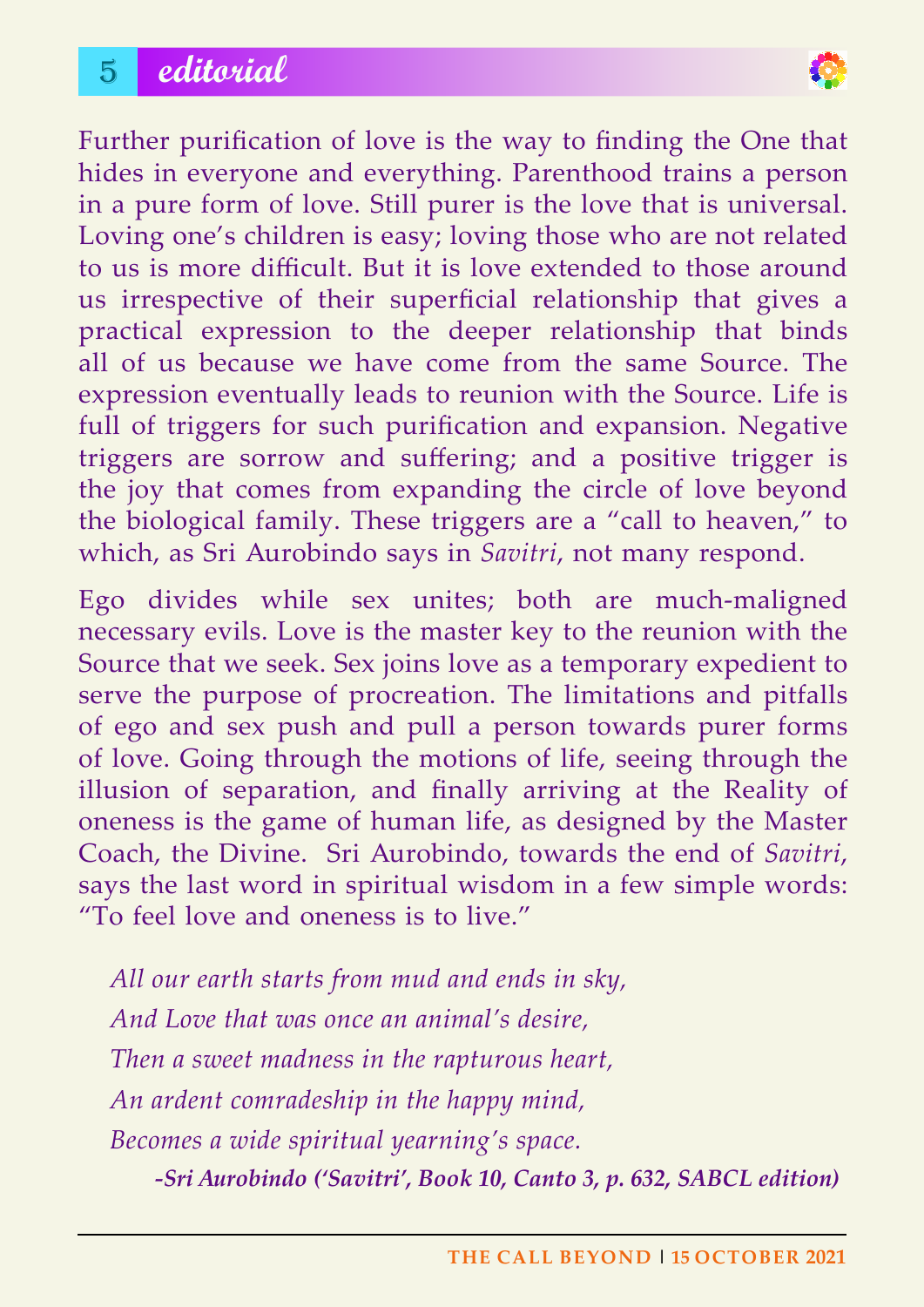

# **Beauty and harmony**

*Richard Pearson*

*Let beauty be your constant ideal:* 

*– the beauty of the soul*

*– the beauty of the sentiments*

*– the beauty of thoughts*

*– the beauty of the actions*

*– the beauty in the work.*

*So that nothing comes out of your hands that is not an expression of pure and harmonious beauty.*

*And the Divine Help shall always be with you. (1)*

*The Mother*

Just as we learn to separate our thoughts from our consciousness, I believe we may stand back from all our "self-regarding egoism, hypocrisy and vain self-flattering," (2) to look into the heart and the higher mind and express the beauty of the soul. In this inspiring message the body is not mentioned. Yet it is submitted to the vital, through feelings, emotions and outside influences. Besides this, the equally despotic mind comes along with its own preconceived ideas, opinions and often limited knowledge, resulting in partiality, preference or even downright obstinacy; all this affects the body. Sri Aurobindo describes "these disabilities of mental activity" which literally attack us, in these words: "grief, fear, anger, passion, hunger, greed, desire." (3) Detach the consciousness from these influences through beauty of the sentiments, beauty of the thoughts, beauty in actions as well as beauty in the work. This will help the body to express its own individual beauty.

Yes, we have to work from within to express anything outwardly. Let us recall what Sri Aurobindo writes when comparing the Western theory of creation starting from Matter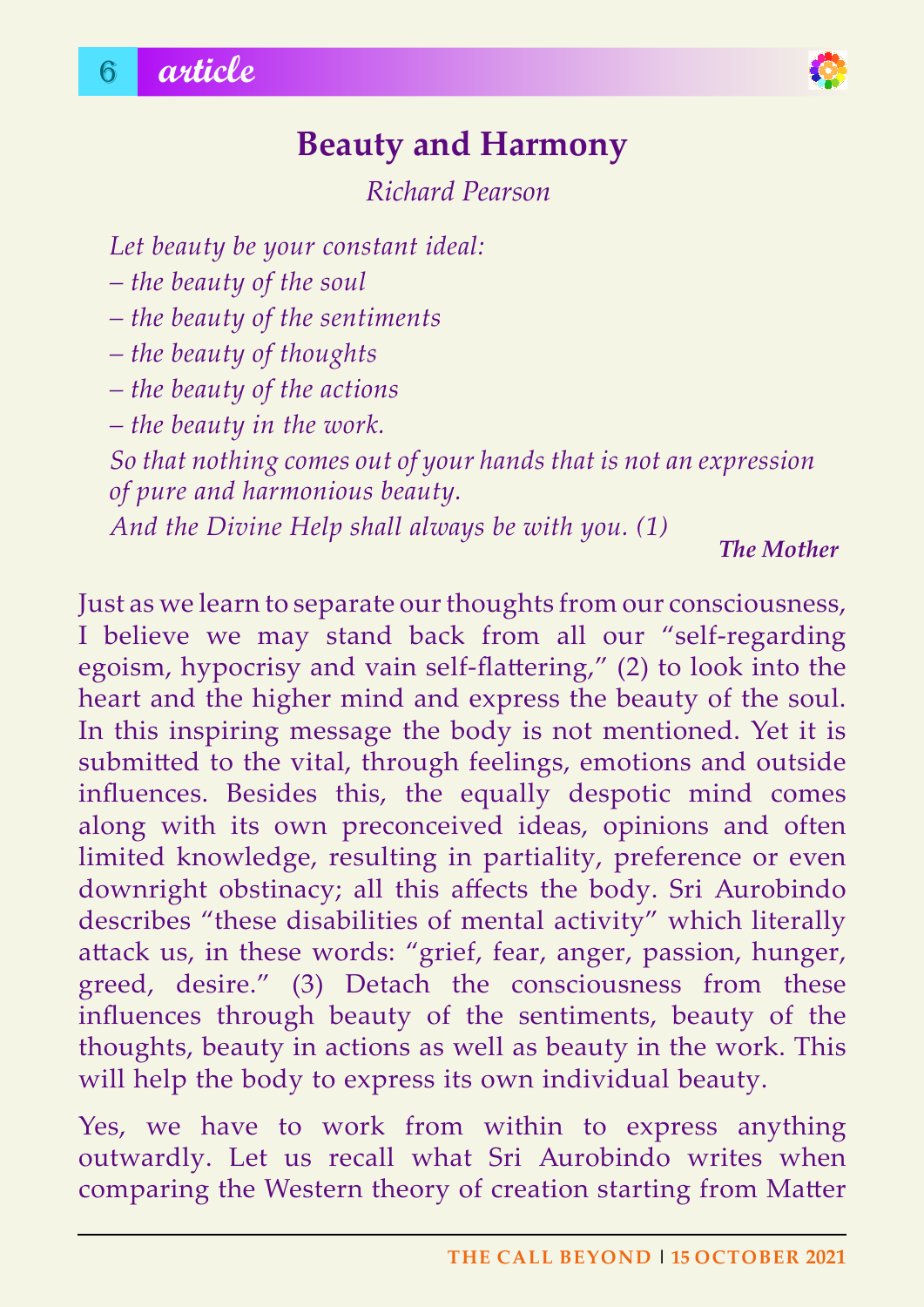# 7 **article**



with the Indian one: "… God created the world by developing the many out of the One. From *'kārana'* to *'sūkshma'* to *'sthūla'*, and back again, that is the formula." (4). I feel we should begin from the ideal, to the inner being and finally to the body. Or from our soul to a purified, well-developed mind and a strong, refined ever more consecrated vital, to help the body to grow in beauty. A detailed and persistent inner work is needed to produce such a change and gradually give an outward result.

This is all the more easy when we give ourselves to the Mother and Sri Aurobindo, with an unreserved and total surrender. They are leading us by the straight and joyous path towards beauty and truth. The poet John Keats says: "Beauty is truth; truth, beauty – that is all ye know on earth and all ye need to know." (5)

This truth is now for us the Truth-Consciousness, the Supramental Consciousness. The Mother emphatically announces: "The world is preparing for a big change. Let us help, through physical education, by making the body stronger, more receptive and more plastic … on the way to physical transformation." (6) And this too: "We are at one of the Hours of God … it is a wonderful opportunity for those who want to leap forward, the possibility of progress is exceptional. Let your body be prepared through physical education for the great change". (7)

Let us be conscious of our body, even talk to it as to an intimate friend, ready to listen when it wants to tell us something. Or hear, when told: "I do not like this stiffness of mine. Can't you become more supple"? Or, again: "What is this ugly shape? Do something to change and be more beautiful." The Mother assures us that the body does listen and changes do occur. For this, however, we have to study our whole being and root out "self-regarding egoism, hypocrisy and vain selfflattery", with a prayer and an aspiration to put light into the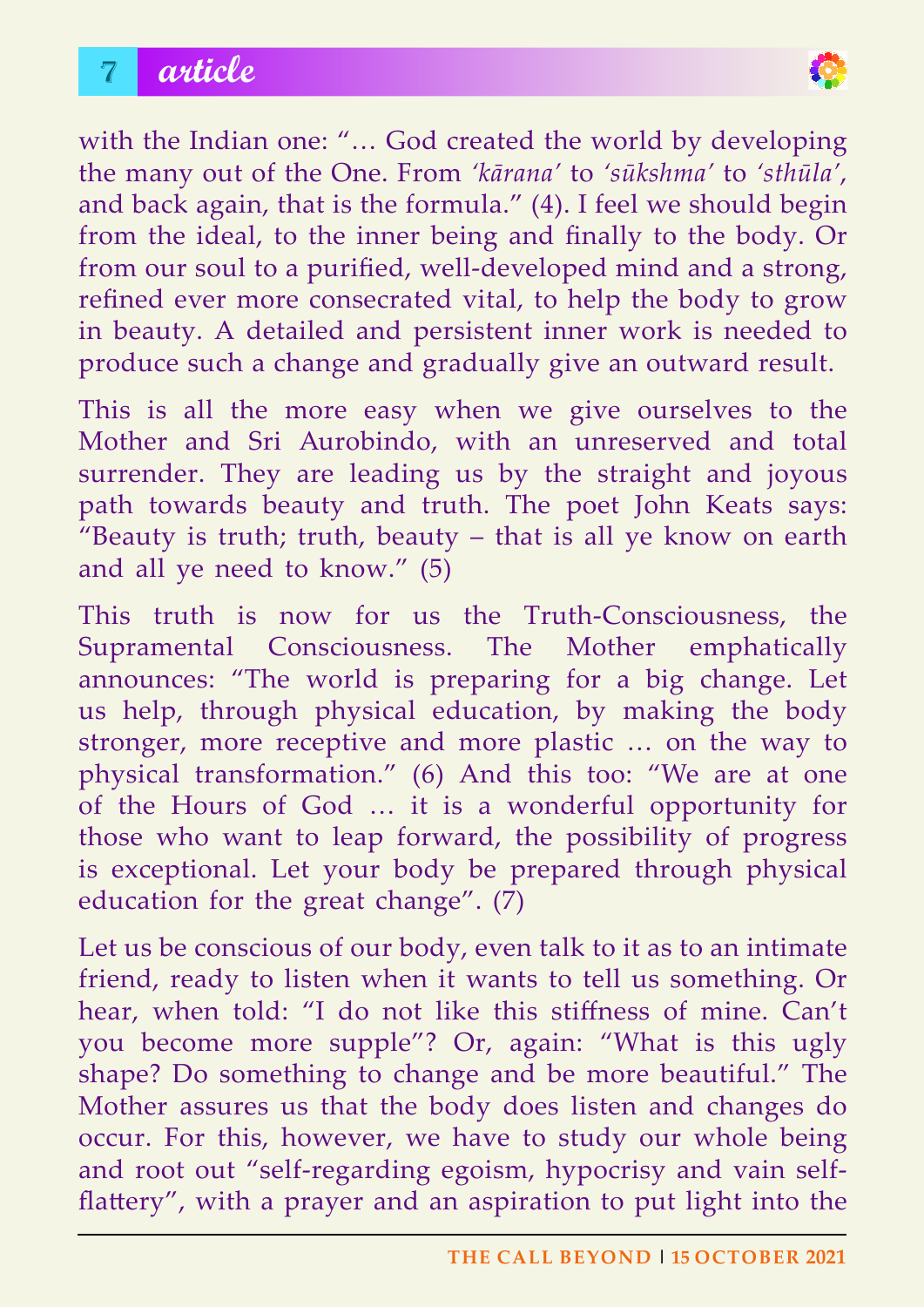

dark, unwilling or even secretly revolting parts that still resist the arrival of the true Consciousness, and so gradually bring harmony and beauty into the body itself.

"Build in yourself the total harmony, so that when the time comes Perfect Beauty can express itself through your body," said the Mother in another message. (8)

As She says, "… a new consciousness is at work upon Earth to prepare man for a new creation, the Superman. For this creation to be possible, the substance that constitutes man's body must undergo a big change: it must become more receptive to the consciousness and more plastic under its working. These are just the qualities that one can acquire through physical education." (9)

\* \* \*

Here are a few small exercises to know mentally your body.

As far as breathing goes, ask yourself: "Does the air come in through both nostrils during inhalation? By which nostril does the air come in, and through which does the air normally go out? Can I consciously change this cycle?" Notice that the incoming air feels cool and the outgoing warm.

In Pranayama you are told to direct your breath during inhalation into the part you need the prāna to work on, and during exhalation throw out the undesirable stuff. Can you experience this? One practice I find useful is to breathe out for double or even triple the time of breathing in.

In voice training you are taught to breathe from the diaphragm or abdomen; that is, breathe in with the tummy pushed forward and breathing out with the tummy drawn in. This gives power and sustained effort. Besides, you can also breathe expanding the lower floating ribs. Furthermore, if you try, you will be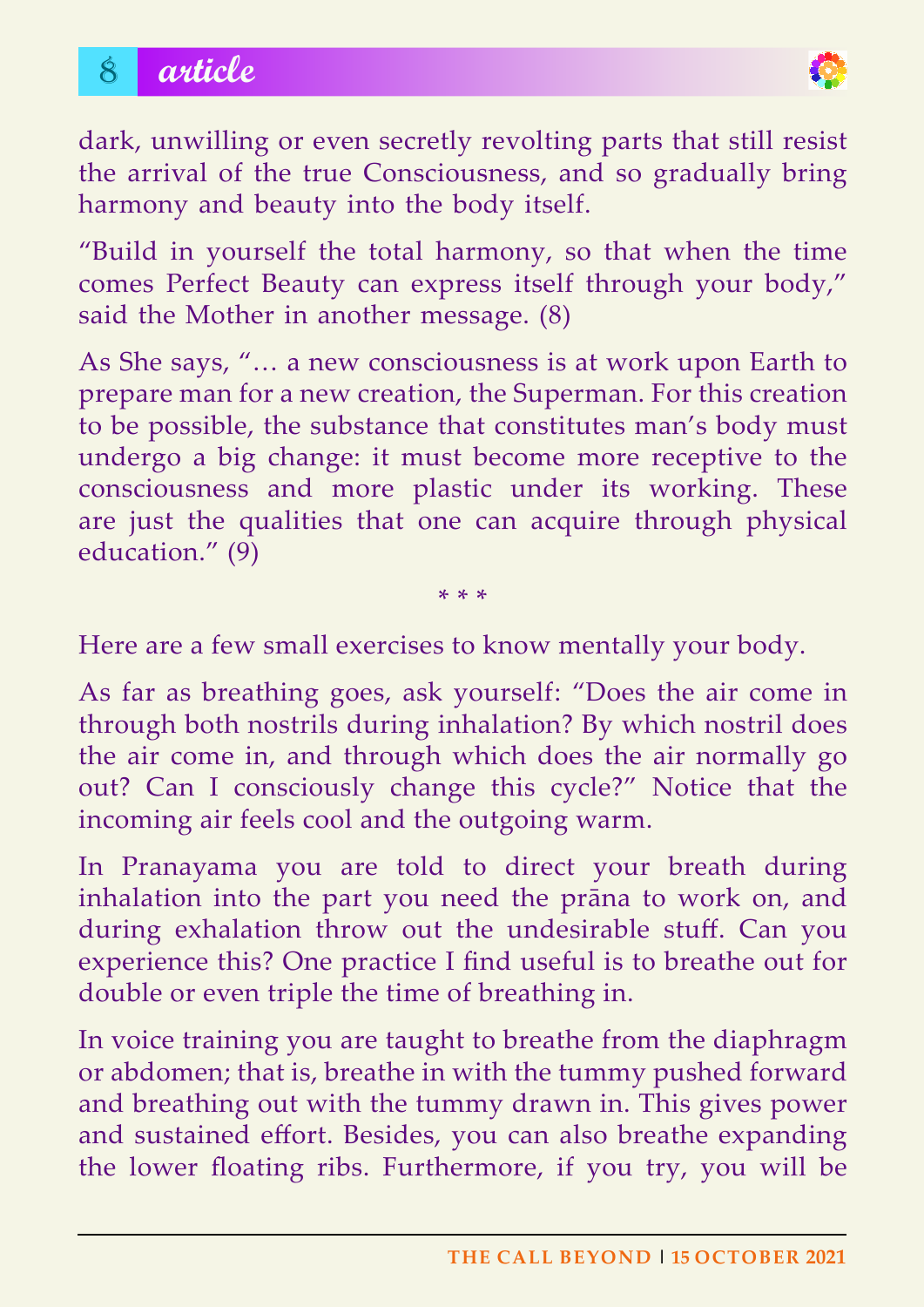

able to breathe in from the front, the sides and the back of the thoracic cage, expanding the lungs at several levels and sides.

An interesting exercise is also to feel any part of the body without touching it. When you concentrate your attention you will get, at any chosen spot or part, a feeling of warmth or heaviness, even of a presence. A rather difficult task is to feel separately the third and fourth toe on any foot.

\* \* \*

When the Mother speaks of pushing the consciousness into the fingers to play better, does it mean to bring consciousness into the organs, into the very cells? We should remember that consciousness is an awareness, far beyond any formulation by the mind. Then I believe we really know, as the Mother says, with the body.

And as she mentioned even earlier: "… the physical consciousness and nature are closed up and rigid… shut up in their habits, they accept only one regular routine. But for the physical being and consciousness to receive the divine impulsion, it must be extremely plastic… It is a question of collaboration with the body. It is no longer a question of coalition. The physical being and physical Consciousness must be very plastic to be able to lend themselves to all the necessary changes, so as to be of one kind one day and another the next, and so on." (10)

Throughout her whole life, the Mother's work with the consciousness was always accompanied by a continuous, everperfecting and absolute self-surrender. We feel her sincere, one-pointed and absolute consecration and self-giving to the Lord expressed as "Let Thy will be done and not mine;" and later to "What Thou willest, what Thou willest;" and finally to "I am Thine for eternity."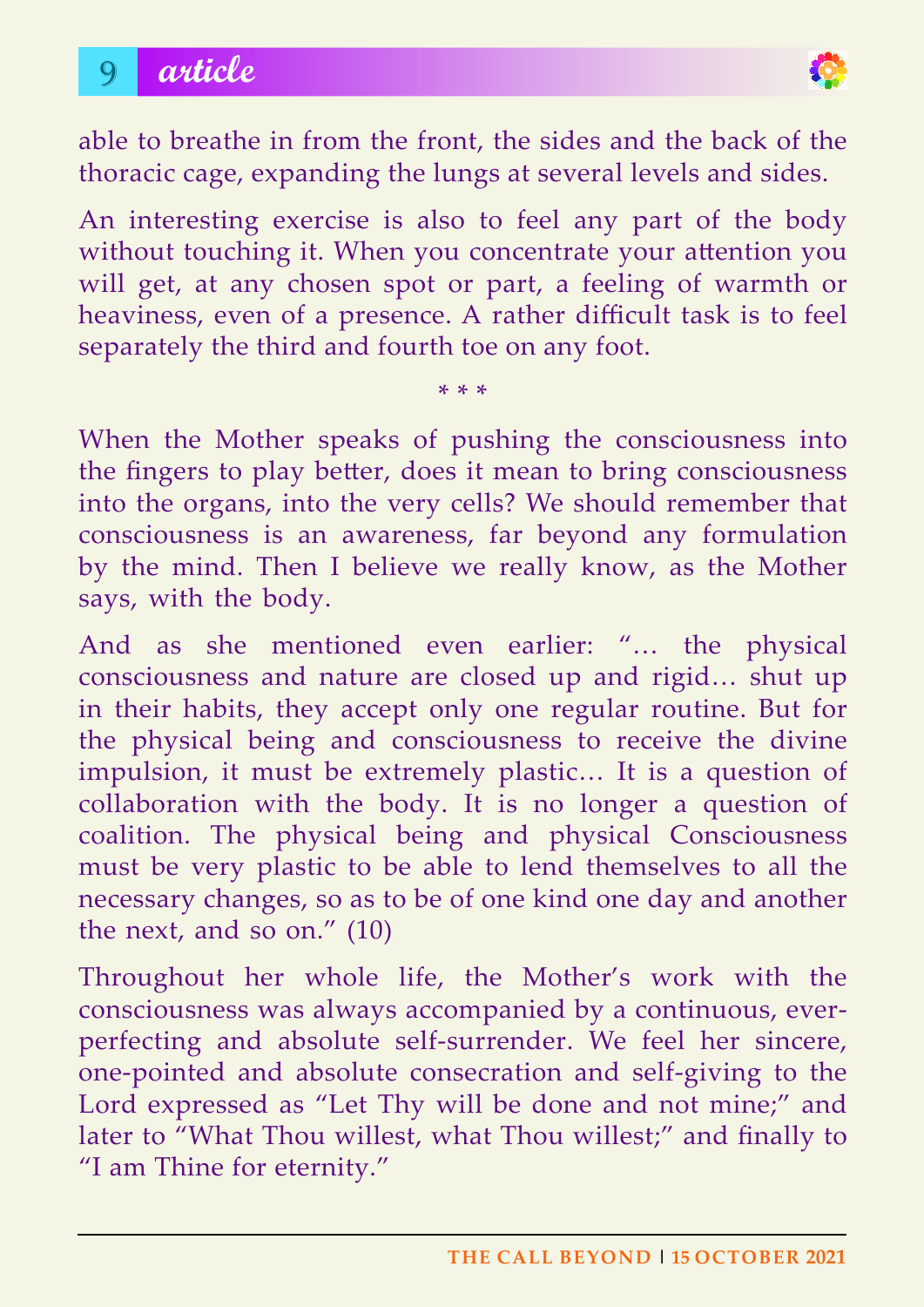# 10 **article**



In *Notes on the Way*, we find this mantra of hers, repeated during all her activities: "*Om Namo Bhagavate*, Lord, make me divine." And this vibration reached the very cells of her body, till they too could express this, as she writes in the "Prayer of the cells of the Body".

Now that, by the effect of the Grace, we are slowly emerging out of the Inconscience and waking to a conscious life, an ardent prayer rises in us for more light, more consciousness.

"O Supreme Lord of the universe, we implore Thee, give us the strength and the beauty, the harmonious perfection needed to be Thy divine instruments upon earth." (11)

To the question: "My body is weak and full of unconsciousness and tamas. How can this body become Your good instrument?" She gives this inspiring reply: "At the centre of each cell lies the Divine Consciousness. By aspiration and repeated selfgiving the cells must be made transparent." (12)

And even when answering to another rather long question regarding the best outer attitude, she answers: "Unless one practices Yoga the physical being, (outer being), remains ignorant… That is why the Yoga of the body cells is indispensable". *(ibid)*.

And to help us to work on this, here is a most simple practice that the Mother suggests we try out: "On the material level, *japa* is very good for that. [To establish our cells' contact with the Truth]. When your head is tired and you are a little weary of forever contradicting that pessimism, you just have to repeat your *japa*, and automatically you make contact. To make contact. That's something the cells value a lot. A lot. It's a very good way, because it's a way that isn't mental, it's a mechanical way, it's a question of vibration." (13)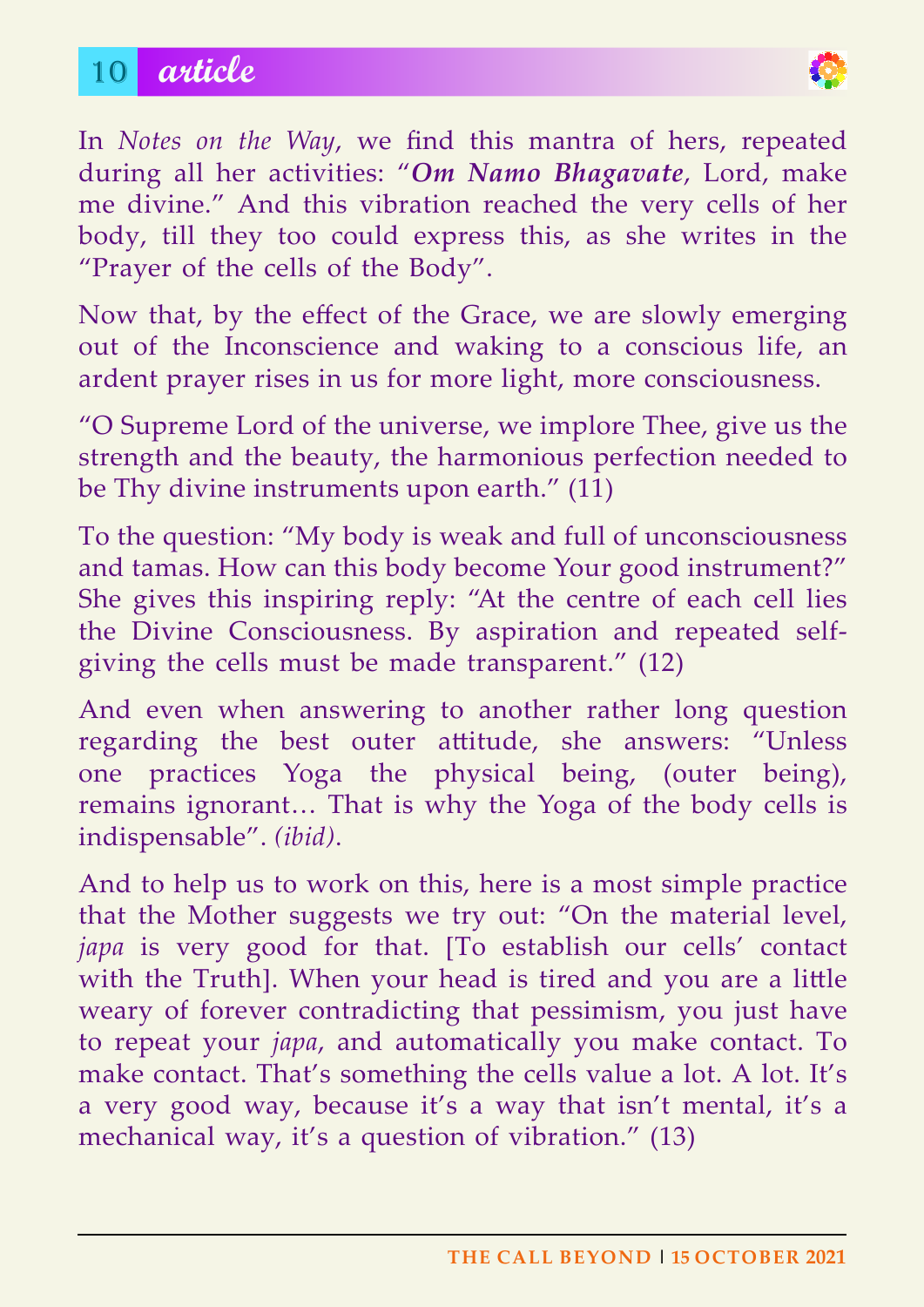# 11 **article**



Finally, Sri Aurobindo sums up the attitude we must develop: "Three things you must have, consciousness, plasticity and unreserved surrender. For you must be conscious in your mind and heart and life and the very cells of your body, aware of the Mother and her Powers and their working …" (14)

So, let us always remember that: "It is through Beauty that the Divine expresses himself." (15)

\* \* \*

References

- (1) CWM 12: 247
- (2) The Hour of God
- (3) The Synthesis of Yoga… "Difficulties of the Mental being"
- (4) Bulletin, Aug. 2015: 4
- (5) "Ode to a Grecian Urn"
- (6) CWM 12: 278-279
- (7) CWM 12: 279
- (8) CWM 12: 285
- (9) CWM 12:278
- (10) CWM 4: 367, (28/4/51)
- (11) CWM12: 282
- (12) En Route (Shyam Sundar), ed.1999: 6, 5
- (13) Agenda Vol. 5:161, (10/10)
- (14) SABCL 25: 37
- (15) CWM 12: 242/

*(First published in Collaboration)*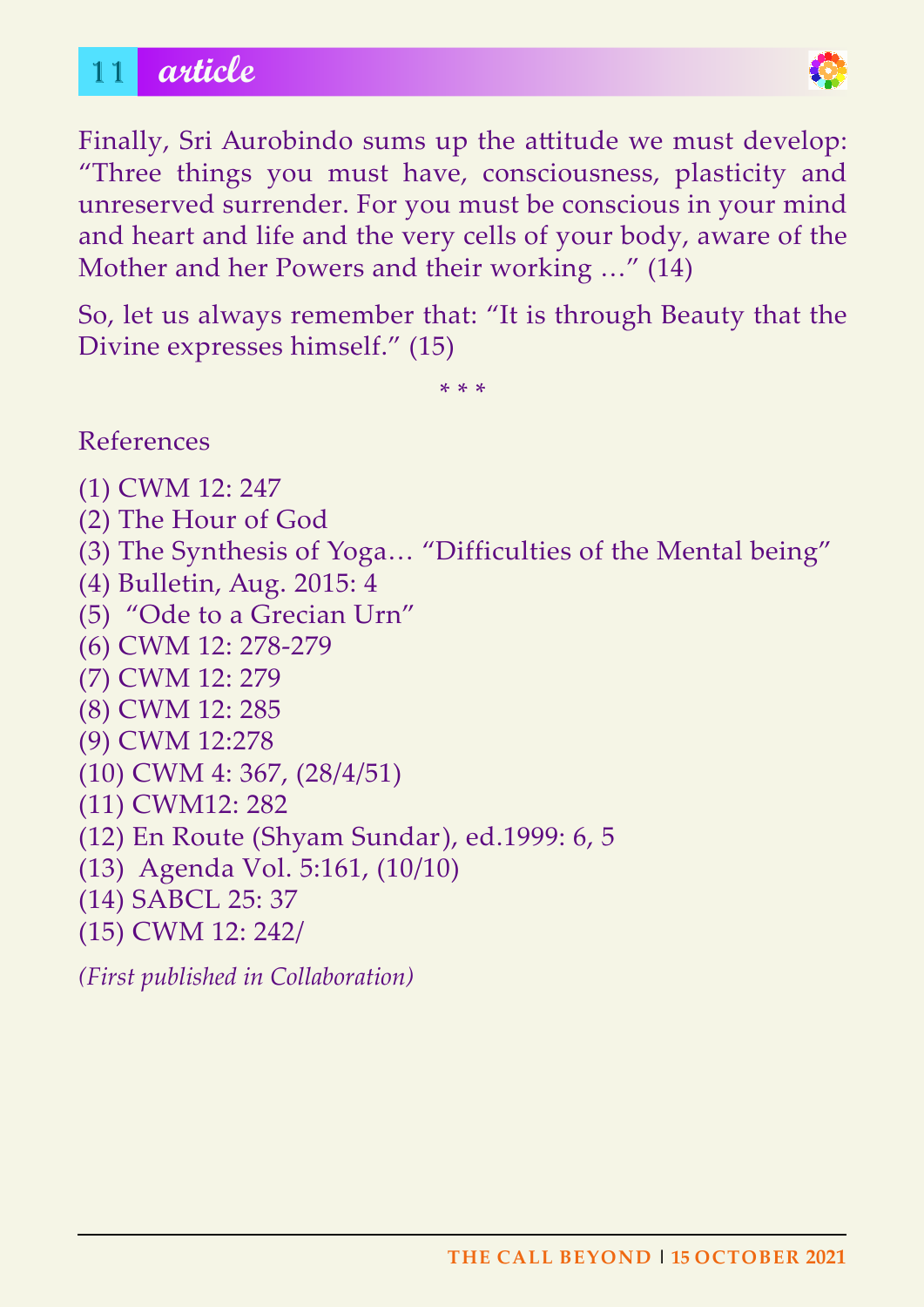# 12 **springboard**



*Many a bud never bloom for want of care. The country is full of budding young people handicapped by the environment in*  which they grow up, which prevents them from realizing their *full potential. Sri Aurobindo Ashram – Delhi Branch has had the privilege of nurturing thousands of such boys and girls, and also the joy of seeing them bloom. In this column, we shall bring you stories of the difference that the Ashram made to their lives.* 

# **Sumit Discovers a Summit that He Could Climb**



Sumit Roy is a familiar face in the office of The Mother's International School. Sometimes he is at a desk in front of a computer, sometimes photocopying documents, sometimes arranging files in a cupboard, and sometimes at a window talking to a parent – to use a popular expression, he is *yatra, tatra, sarvatra!* Here is how he happens to be where he is, in his own words:

"I grew up in Village Brajendra Nagar in the Karimganj district of Assam. I had finished with graduation and also done a diploma course in computer applications. I tried getting a job but failed. I tried joining the Army, but was rejected on medical grounds. An uncle of mine had done long ago a Vocational Training course at Sri Aurobindo Ashram – Delhi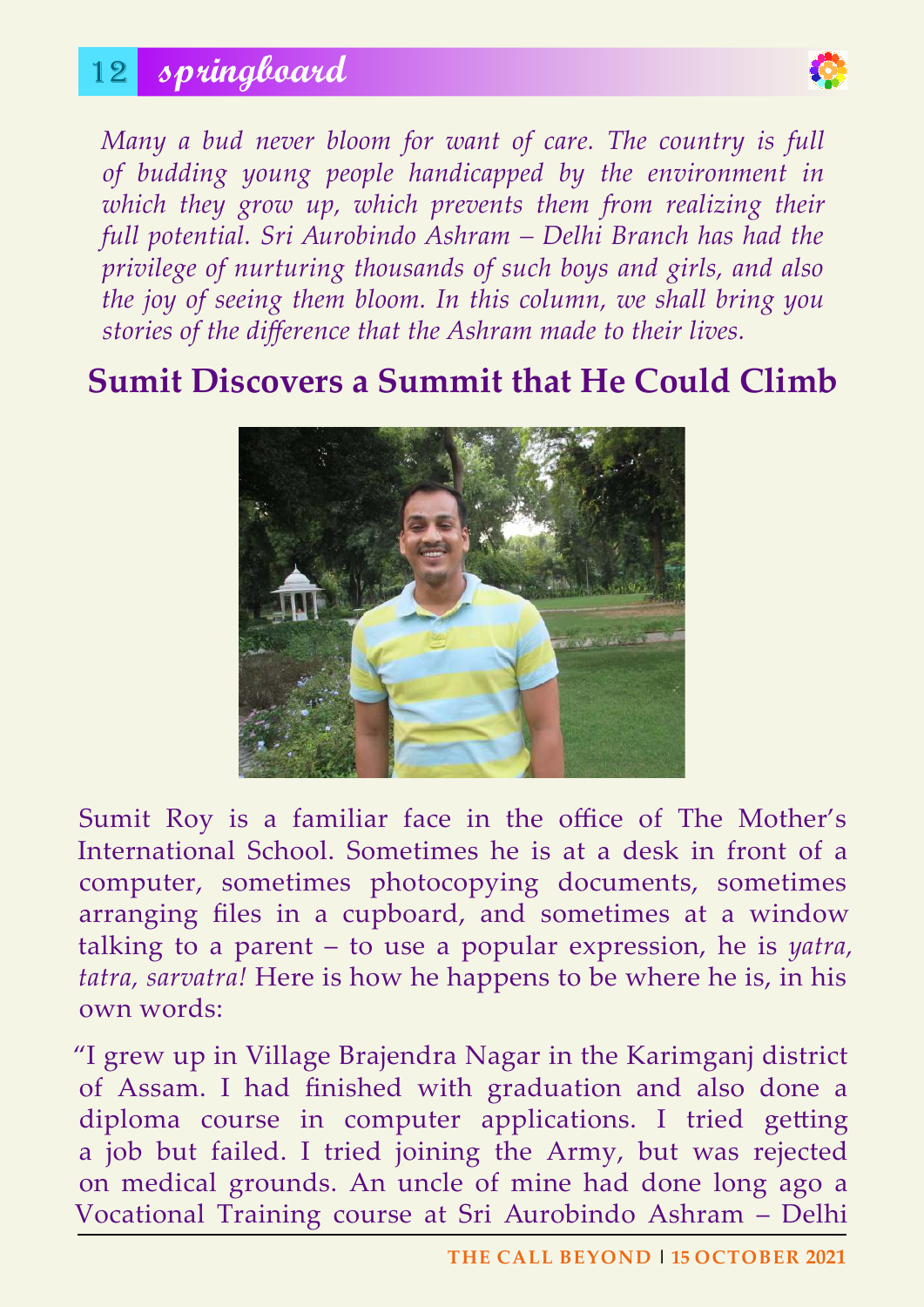# 13 **springboard**



Branch. He is now working in a departmental store in Noida, where he is still using the skills that he learnt in the Ashram. He suggested that I could come to the Ashram for Vocational Training. So, here I was as a Vocational Trainee in Computer and Typing at age 21 in October 2013. Along with that, I also started working in the Studio to learn photography, handling audio-visual equipment, and related computer work. Based on my aptitude for the work that I was doing in the Studio, in October 2014, I was given a job in The Mother's International School, primarily to handle the sound system. Along with that I also started doing typing work in the school office, and learnt how to maintain and organize files for keeping documents systematically so that retrieving any document was easy. Soon I was also entrusted with documents related to confidential work, such as examinations. I got so involved in office work that now I was all the time in the office. But I am also interested in sports. I had played football a lot while I was in the Ashram, and had also picked up something about coaching. Now I started coaching students of the school in football early in the morning before going to the office.





I am happy with the work that I am doing. But now my ambition is to be a qualified football coach. I have learnt that there is an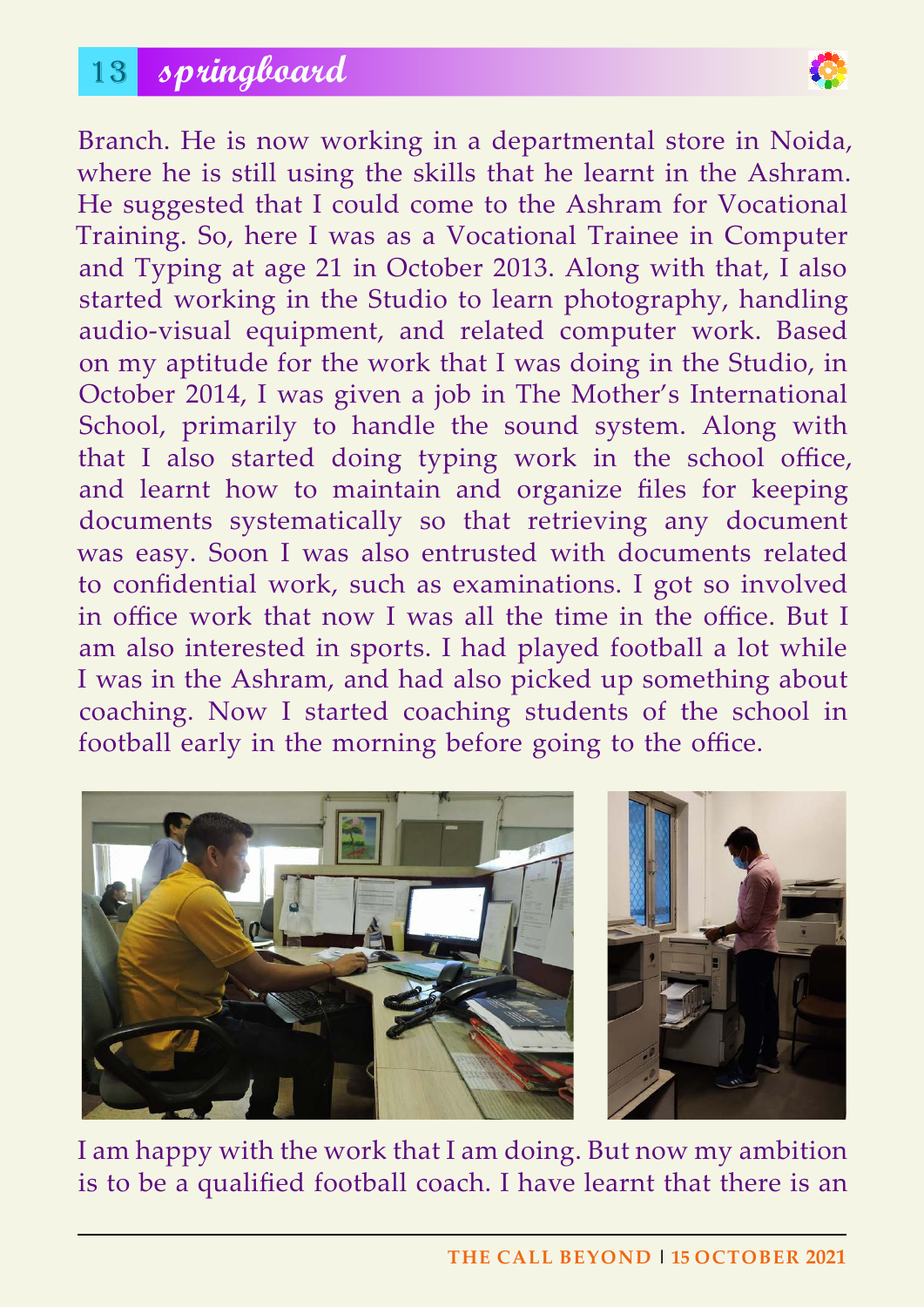

'E' level course in coaching for football conducted by the All India Football Federation, which can be done in a week. I want to do that, and after that, the more advanced 'D' level course.

I do want to get married, but not now. I would much rather wait for a year or two, till I am better established in life. Currently, I also have responsibilities towards my parents. My father has lately not been keeping good health. I would like to bring him to Delhi for treatment.

I am grateful to the Ashram for giving me a break in life. The most important thing that I learnt in the Ashram was discipline. I have realised that one can succeed in anything with discipline."

Here is the story of a boy who had been rejected till age 21 because he did not have what the employers were looking for. But he found in Sri Aurobindo Ashram – Delhi Branch a foothold, from where he could make a fresh beginning and build a career. The boy, now a young man of 29, obviously had a variety of talents, and even more importantly, the qualities of dependability, adaptability and integrity. After being declared a failure, the Mother brought him to a place where he was accepted as he was, where the qualities that he had were appreciated and nurtured.

*(Based on an interview with the Editor, The Call Beyond)*

*All can be done if the god-touch is there. A hope stole in that hardly dared to be Amid the Night's forlorn indifference.*

*-Sri Aurobindo ('Savitri', Book 1, Canto 1, p. 3, SABCL edition)*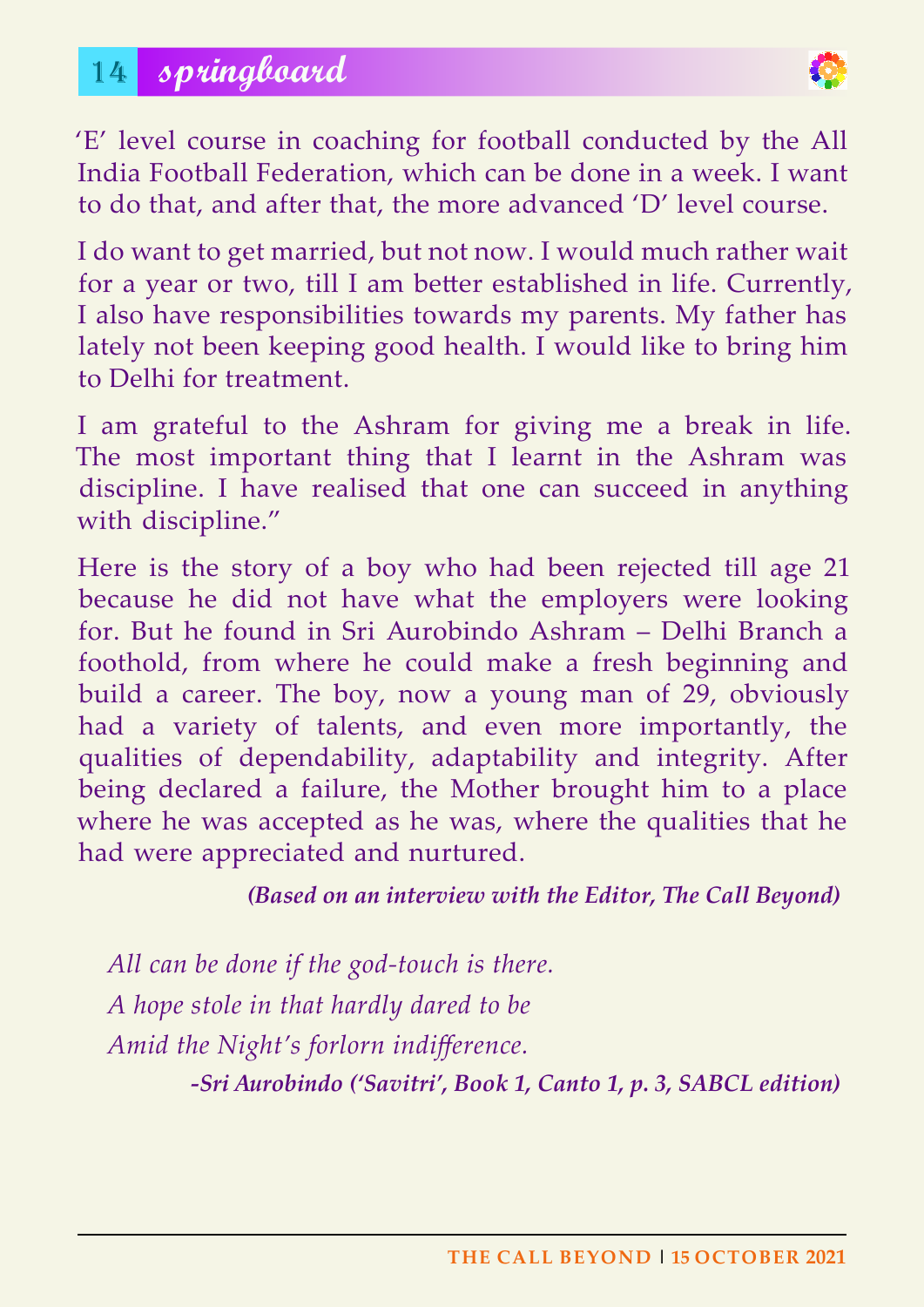

# **Surrender and yoga**



Surrender is the decision taken to hand over the responsibility of your life to the Divine. Without this decision nothing is at all possible; if you do not surrender, the Yoga is entirely out of the question. Everything else comes naturally after it, for the whole process starts with surrender. You can surrender either through knowledge or through devotion. You may have a strong intuition that the Divine alone is the truth and a luminous conviction that without the Divine you cannot manage. Or you may have a spontaneous feeling that this line is the only way of being happy, a strong psychic desire to belong exclusively to the Divine: "I do not belong to myself," you say, and give up the responsibility of your being to the Truth. Then comes selfoffering: "Here I am, a creature of various qualities, good and bad, dark and enlightened. I offer myself as I am to you, take me up with all my ups and downs, conflicting impulses and tendencies – do whatever you like with me."

#### *The Mother ('The Great Adventure', p. 37)*

*All the pages of The Mother's work, 'The Great Adventure', in Tara Didi's voice, have been uploaded on the YouTube channel of Sri Aurobindo Ashram – Delhi Branch. The link to the channel is:* https://www.youtube.com/ channel/UCcmF6JzAOsBMdqJjZbnmyng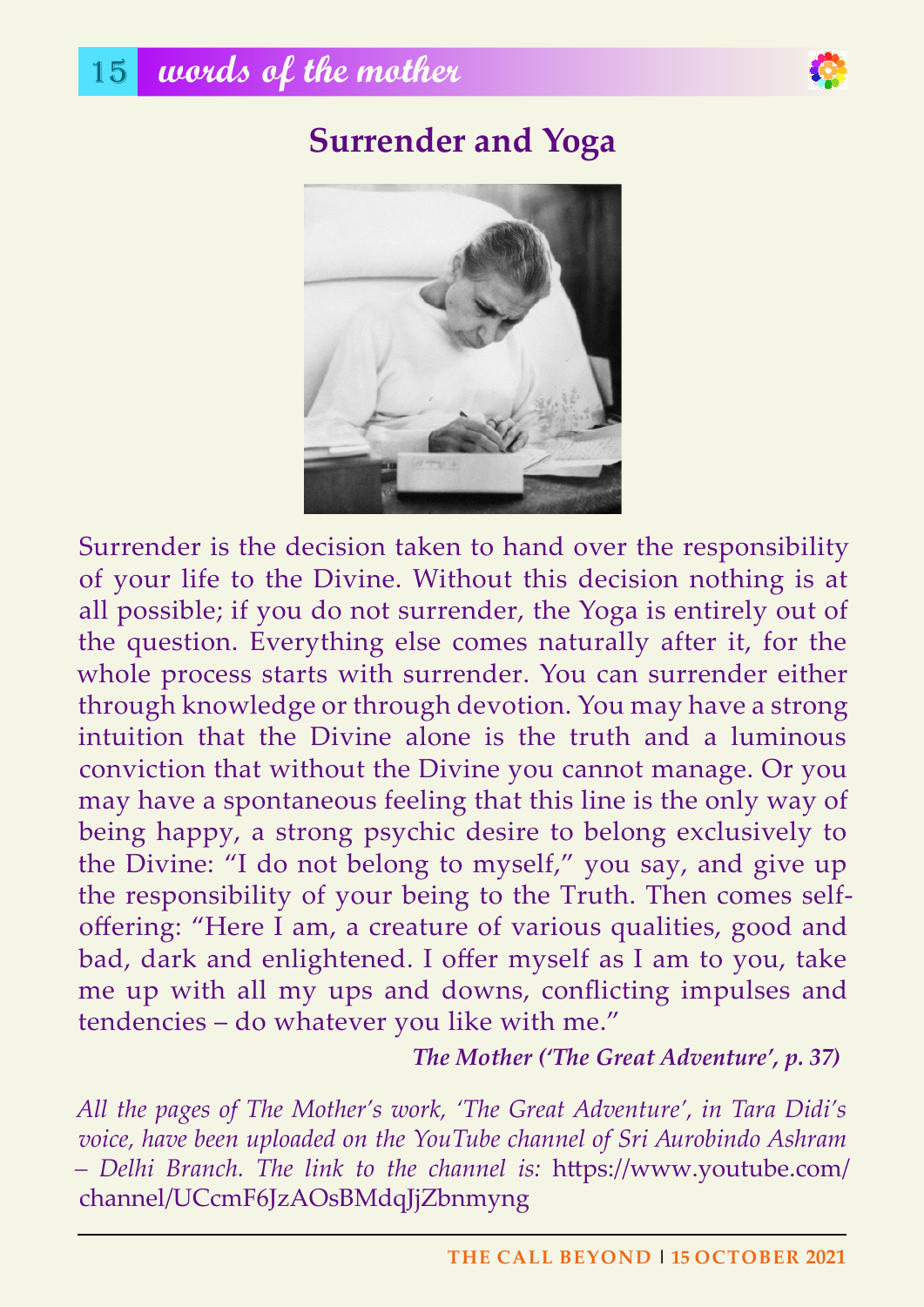



Progress is the very heart of the significance of human life, for it means our evolution into greater and richer being; and these ages by insisting on it, by forcing us to recognise it as our aim and our necessity, by making impossible hereafter the attempt to subsist in the dullness or the gross beatitude of a stationary self-content, have done a priceless service to the earth-life and cleared the ways of heaven. Outward progress was the greater part of its aim and the inward is the more essential, but the inward too is not complete if the outward is left out of account. Even if the insistence of our progress fall for a time too exclusively on growth in one field, still all movement forward is helpful and must end by giving a greater force and a larger meaning to our need of growth in deeper and higher provinces of our being. *Freedom is a godhead whose greatness only the narrowly limited mind, the State-worshipper or the crank of reaction can now deny*. No doubt, again, the essential is an inner freedom; but if without the inner realisation the outer attempt at liberty may prove at last a vain thing, yet to pursue an inner liberty and perpetuate an outer slavery or to rejoice in an isolated release and leave mankind to its chains was also an anomaly that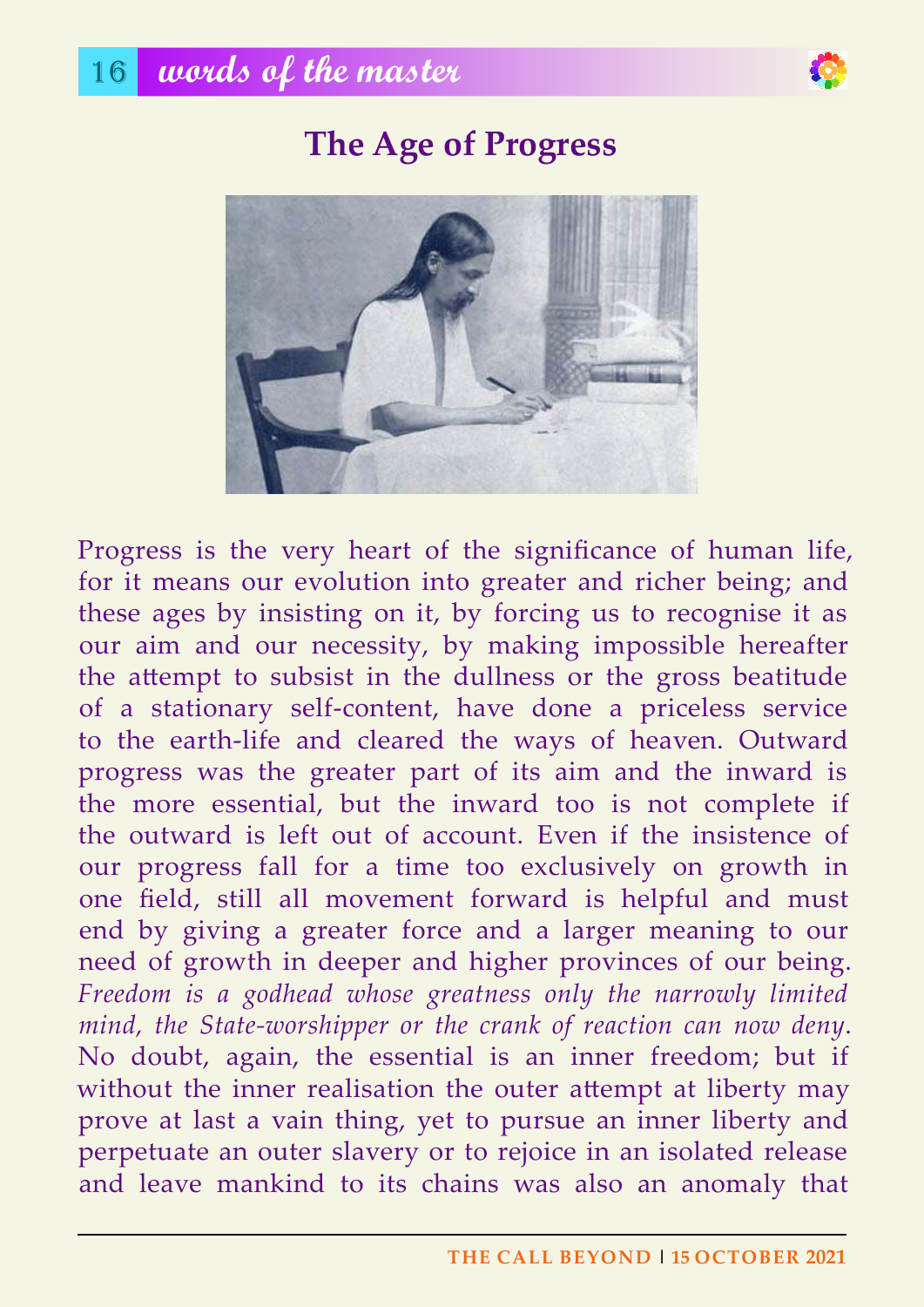# 17 **words of the master**



had to be exploded, a confined and too self-centred ideal. Humanity is not the highest godhead; God is more than humanity; but in humanity too we have to find and to serve him. The cult of humanity means an increasing kindliness, tolerance, charity, helpfulness, solidarity, universality, unity, fullness of individual and collective growth, and towards these things we are advancing much more rapidly than was possible in any previous age, if still with sadly stumbling footsteps and some fierce relapses. The cult of our other human selves within the cult of the Divine comes closer to us as our large ideal. To have brought even one of these things a step nearer, to have helped to settle them with whatever imperfect expression and formula in our minds, to have accelerated our movement towards them are strong achievements, noble services.

*Sri Aurobindo ('Essays in Philosophy and Yoga', pp. 187-188)*



**The Call Beyond | 15 oCToBeR 2021**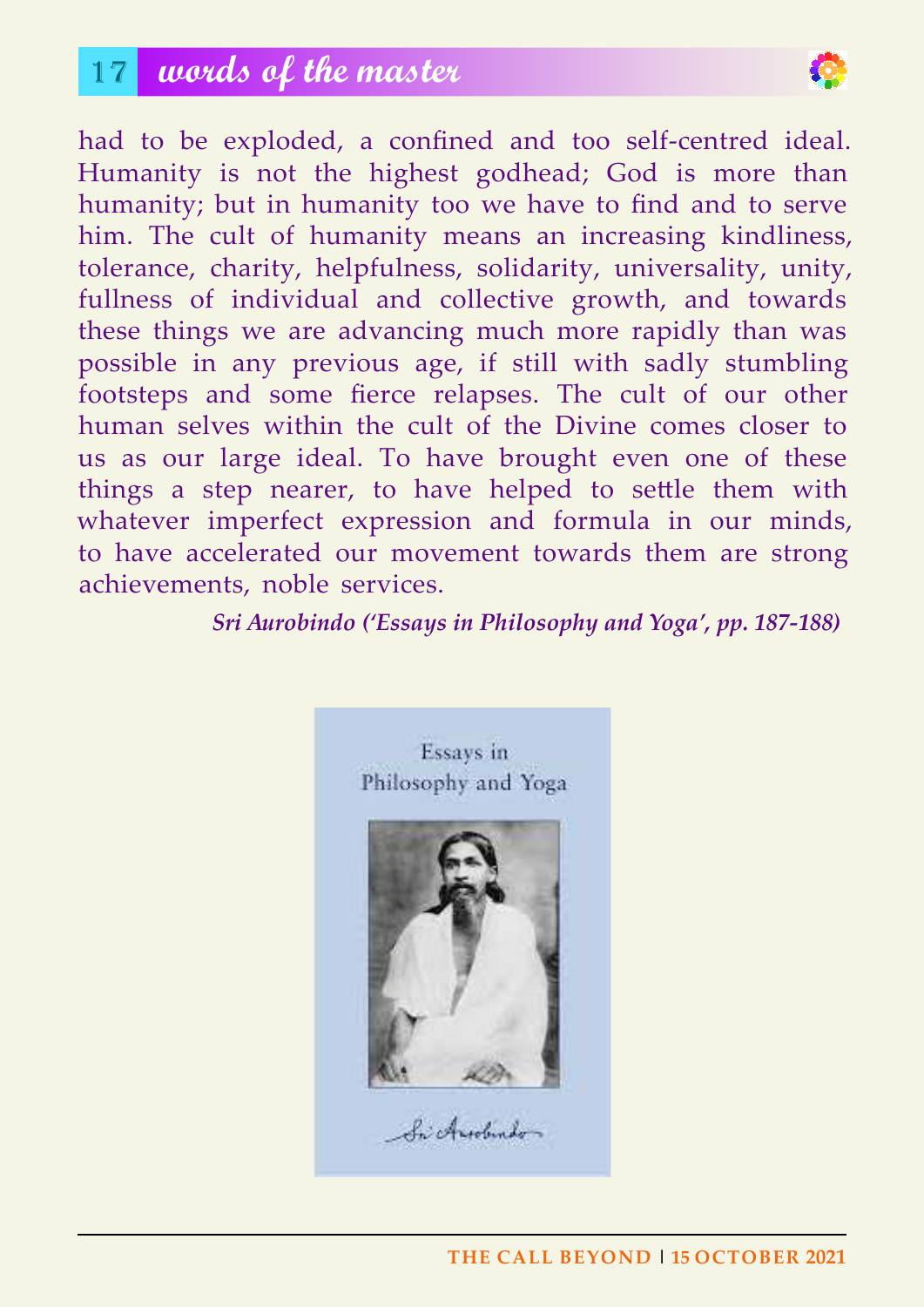

# **Jagan nath & Magan nath**

*Surendra Nath Jauhar*

Heaven is certainly a beautiful and blissful place, but what to do there?

Jagan Nath and Magan Nath were friends from their younger days and they were always talking about Heaven and Hell. Their ways of life, however, were so different that one was destined to go to Heaven and other to Hell.

As expected, Magan Nath was sent to Hell, where he was undergoing all kinds of trials and tribulations and torture. One day, suddenly he saw Jagan Nath arrived there. He was surprised and shocked. He asked Jagan Nath, "How are you here, my friend?"

Jagan Nath said, "Well, it is a story. Should I narrate it to you?

"I went straight to Heaven and was welcomed by the Lord. I was pretty fatigued. Before the Lord could say anything, I requested the Lord to let me have good respite. Then, after prolonged rest, when I got up, I went to the Lord and said, 'O Lord, now tell me what shall I do here?' The Lord said, 'Well, here is a harp. Harp on it and enjoy.' So, I began harping, which continued for the whole day.

"Next day I again went to the Lord and said, 'O Lord, what shall I do today?' 'Today,' said the Lord, 'harp on.' So I started and went on harping.

"On the third day again, I went to the Lord and repeated the same question. The Lord said, 'Hop and harp, harp and hop, and hop and harp.' So I hopped and harped, harped and hopped, and hopped and harped, and went on hopping and harping and harping and hopping.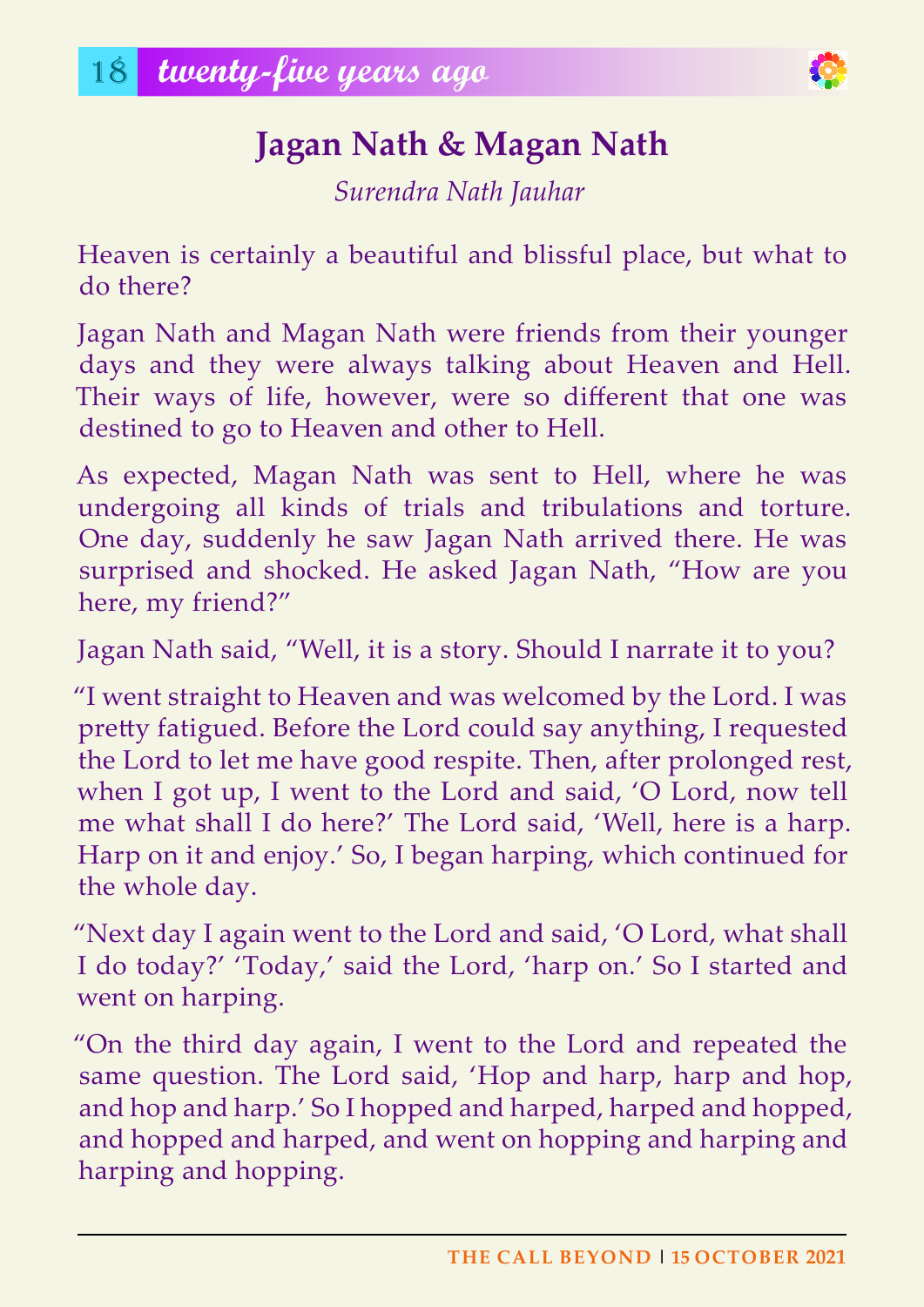$\mathbb{R}^{\mathbb{J}}$ 



"One day again I went to the Lord and said, 'O Lord, what should I do now?' And the Lord said, 'Hop and harp, hop and harp, hop and harp, and hop and harp.' In sheer disgust I said, 'To hell with hopping and harping.' 'To hell you go', replied the Lord. And, my friend, that is how I am here with you."

*Reproduced from The Call Beyond, Vol. 21, No. 3, p. 27, 1996*



# **Sharing What?**

It is said that sharing multiplies joys and divides sorrows.

Do you need to share joy? Just be joyful. Being joyful needs no reason, no special occasion. Joy is contagious.

The problem is that when we want to share happiness, we share our success, our achievements, and sometimes our superiority disguised in so many ways. Sharing happiness is not the same as sharing joy. Happiness comes from fulfillment of a desire, or from the ego getting a soothing touch. Happiness does not last long.

Joy is different from happiness. Joy comes from overcoming a desire. Joy comes from breaking ego barriers. Joy comes from all-inclusive love. There is no I, me and mine in love. It is We, Us and Ours. It is about You and I being one, one with the One.

**Rahul Sharma**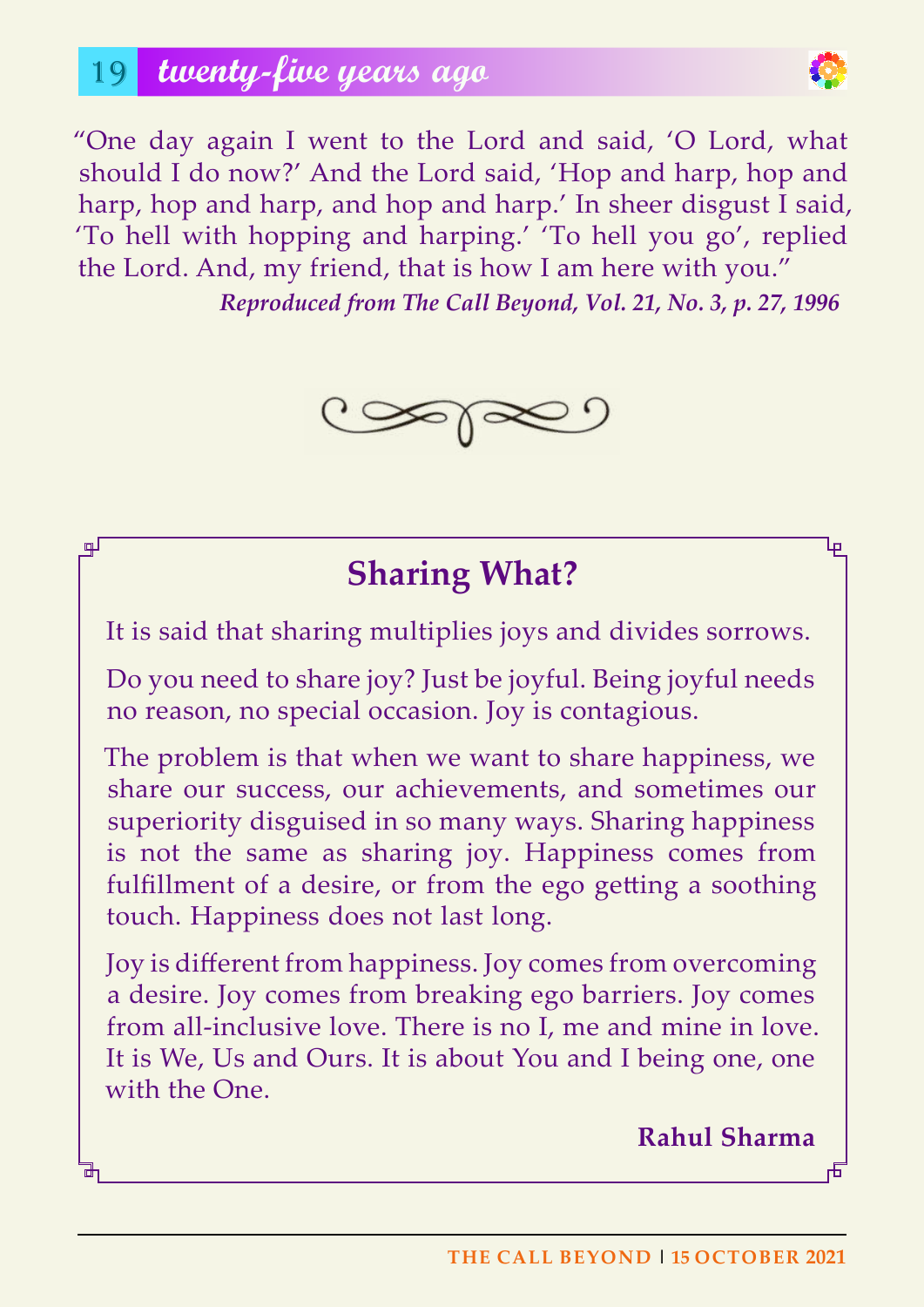# **all Forces are Personal**

*Everybody talks about the weather, but nobody does anything about it.*

*Mark Twain*

#### Sweet Children of the Sweet Mother,



Science has tried to understand the forces of nature, and technology has harnessed these forces for making life on earth easier. For example, having understood that different forms of energy are interconvertible, it has been possible to get electricity from solar energy.

Feats of science, amazing though they are, still treat nature as an unconscious entity. But Nature is the Power that translates the divine Will into action. Therefore, it cannot be considered a blind and unconscious force. Its apparent blindness hides a conscious plan, an intention. If that is so, Nature may be considered on the whole a benign force that gives and forgives, but which occasionally seems to turn monstrous, as when it kills thousands in earthquakes, pandemics, floods, cyclones and tsunamis. The monstrous face of Nature is a humbling experience for science, which may be able to 'explain' these phenomena but can do nothing about them. But do these tragedies necessarily mean that Nature, which is generally benign, occasionally enjoys displaying its fury by unleashing its enormous forces, even if it means killing thousands of us? The Mother says that Nature is neither vicious nor blind; natural disasters are mere aberrations and accidents. That is the conclusion one reaches if one looks at it with the right sense of proportion.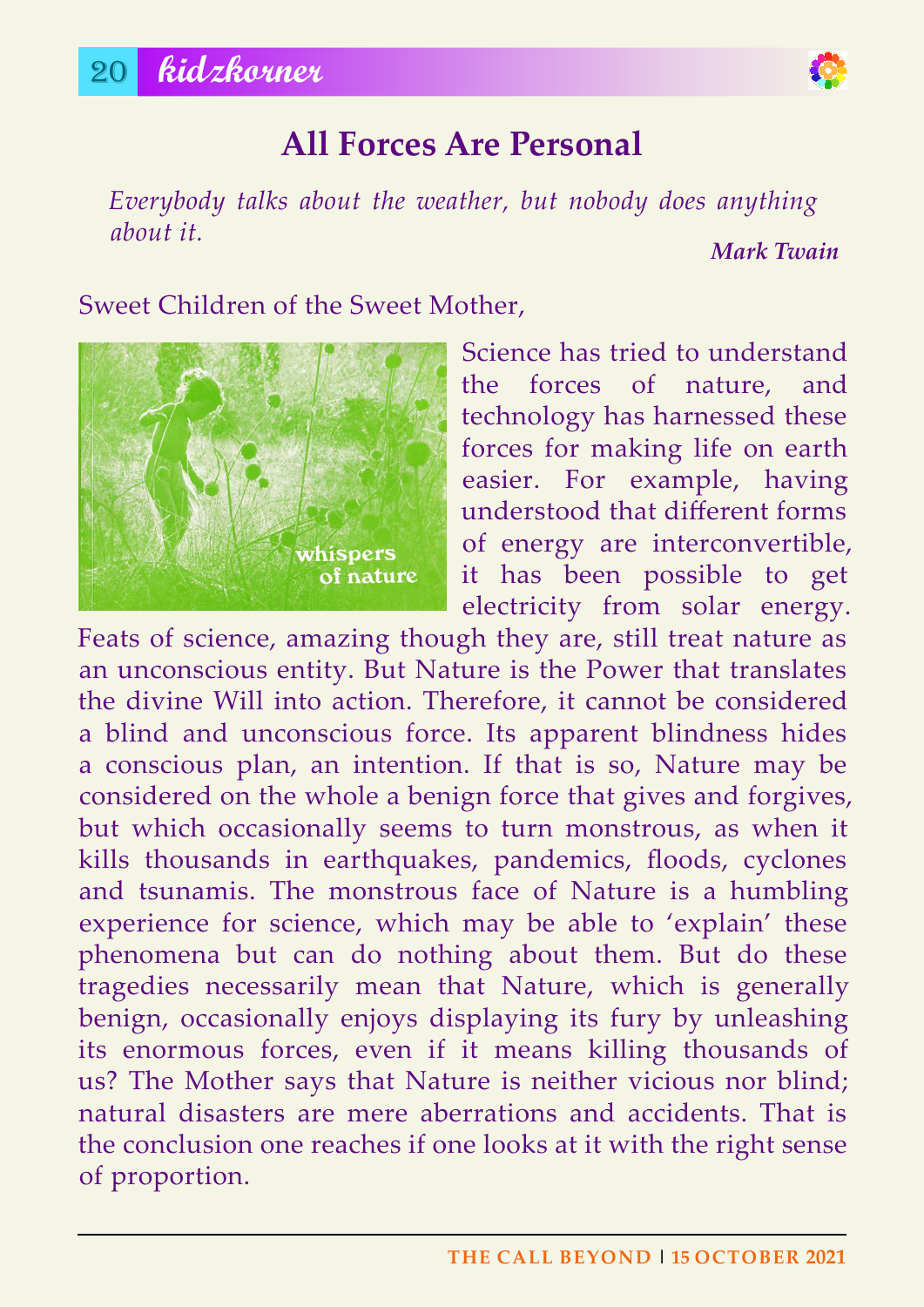# 21 **kidzkorner**



For example, suppose you notice a tiny insect in your cup just when you are about to pour hot milk into it. You shake the cup and the insect lands on the floor. Your intention is to two-fold: to keep the insect out of your milk, and to save the insect, neither of which is vicious. But think about it from the insect's point of view. The cup shaking is for the insect an earthquake, and its dropping on the floor is like being thrown on another planet!

Or, suppose you are walking and talking to a friend. An army of ants has also taken a fancy for the same route. Accidentally, you step on the marching ants and kill a few hundred of them. If the ants are able to think, they would consider you vicious, but your killing them was totally unintentional. You are not vicious. And, you are not 'blind'; you know where you are going; you have a plan. Similarly, accidents of Nature neither mean that nature is vicious nor that it is 'blind'. Nature is working out a plan, and while doing so, sometimes there are accidents.

If we widen our vision, we would realise that for Nature, which 'manages' the whole universe, the earth is just one out of thousands of celestial bodies, and human beings on the earth are tinier than what insects are to us. The wonder is that we are so insignificant, and yet Nature takes such good care of us. But all the same, if we consider Mother Nature to be a conscious force, that is, a self-aware force, it should be possible to interact with it, to influence it. Even the busiest mother has the time to listen to her children! Can we, for example, befriend Nature? Can we influence weather, instead of doing nothing about it?

The Mother has narrated the story of a few young people who went from a city, where they were mostly indoors, to the countryside for a holiday. In the countryside, they found the sun too hot. At first, they were very distressed and started getting a severe headache. Then they hit upon a queer idea: why not befriend the sun? Now, when they were out in the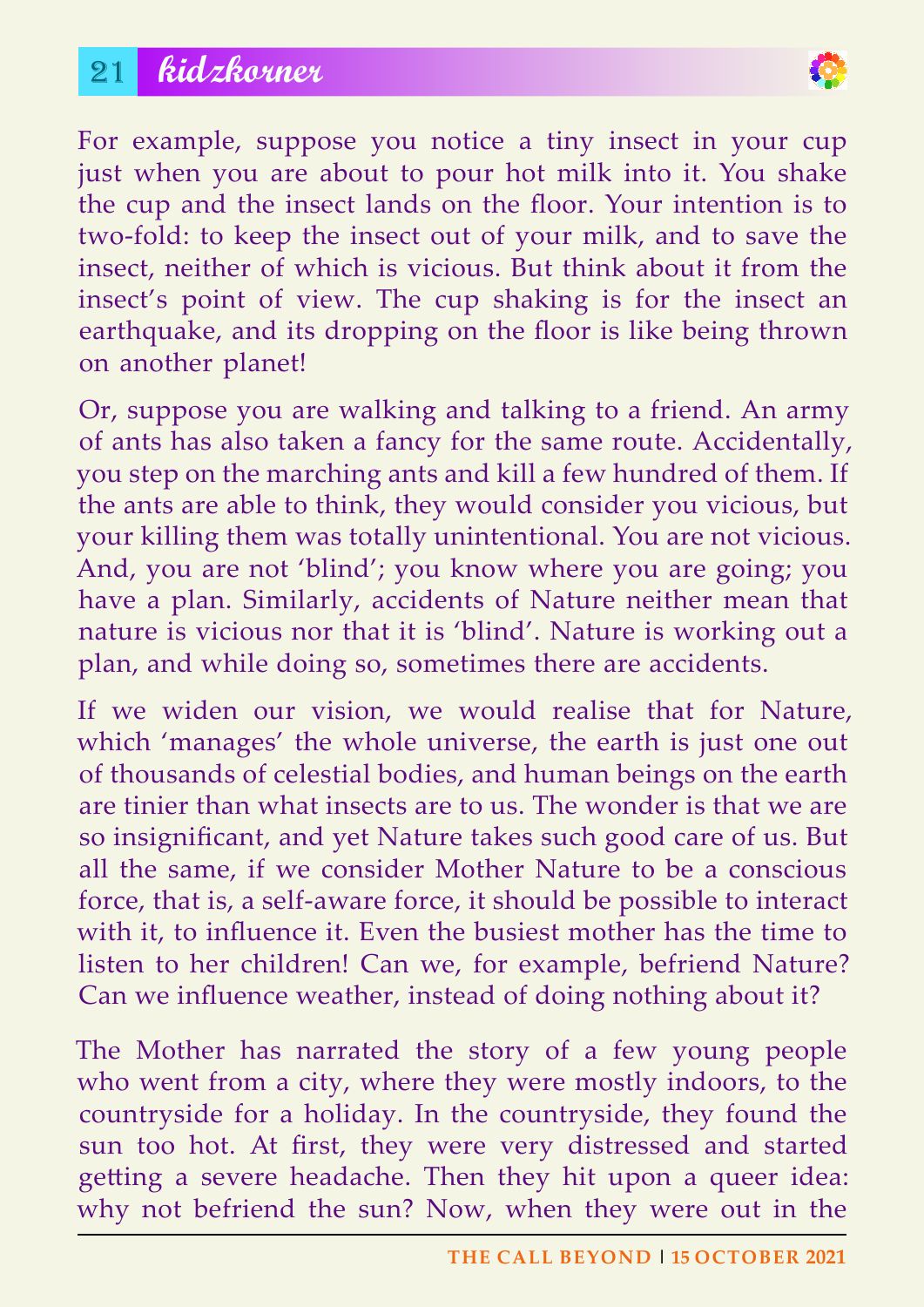# 22 **kidzkorner**



open, they started sending thoughts of friendship and trust to the sun. They started appreciating the enormous power, joy and love of the sun, because the sun does have all this too; it is not just hot. The result was that they no longer got a headache. Instead, they felt energized by spending time in the sun.



*An amazing picture of the Pondicherry sky (Courtesy: Ms. Harsha Dalal)*

It is possible not only to befriend nature, but also influence it. One day, there was a raging storm and rain in Pondicherry. The Mother went to Sri Aurobindo's room to check whether he had closed the windows. She found Sri Aurobindo, completely at peace, at his desk, busy writing. The windows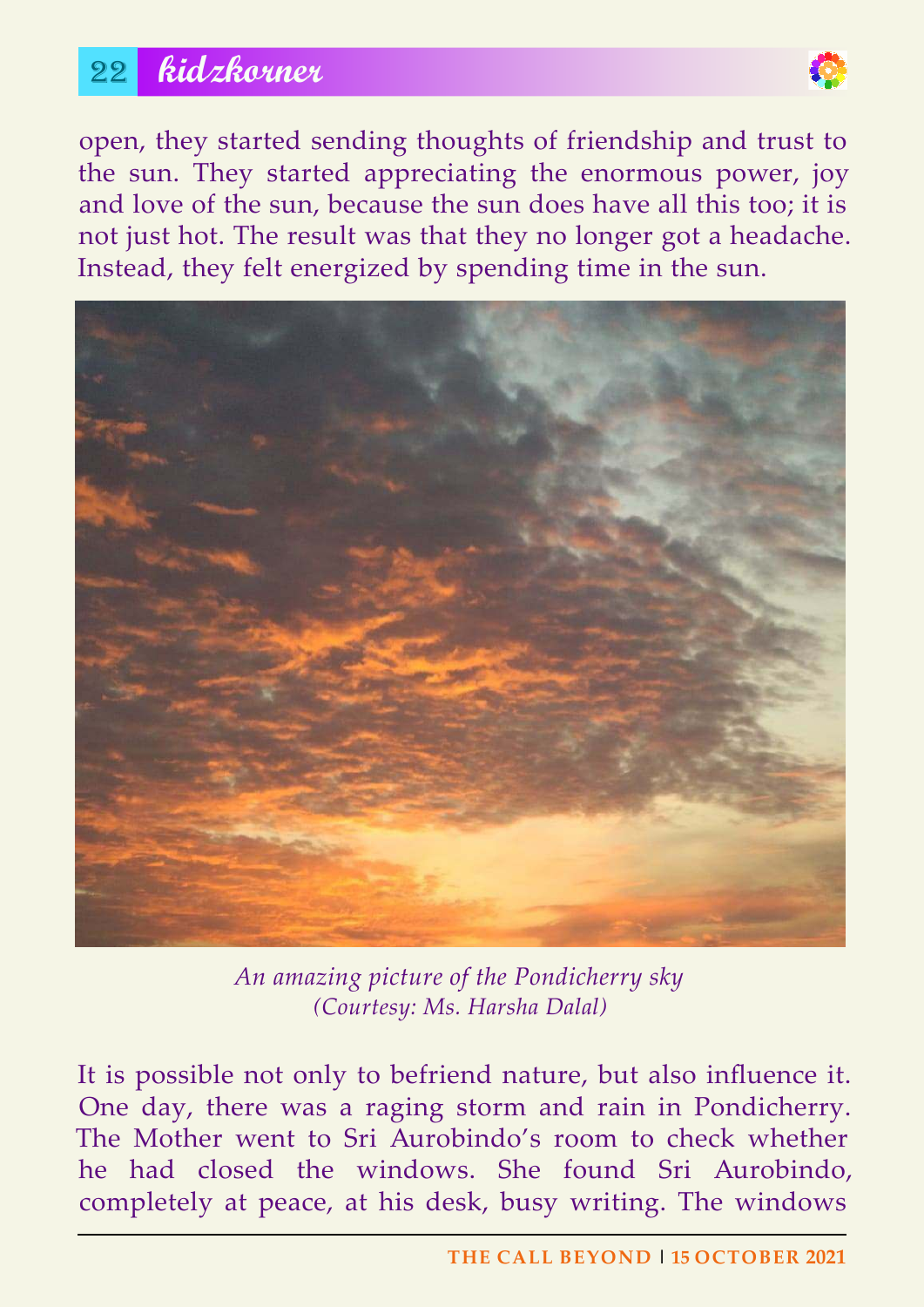# 23 **kidzkorner**



were wide open, but not a drop of rain had entered the room. What Sri Aurobindo's Presence could do is not easy for others. But the anecdote does show the extent to which we can communicate with nature and influence it, which makes perfect sense from the spiritual point of view. After all, Nature and all creation are one with the Supreme Consciousness of the Divine. Therefore, theoretically, one mode of that Supreme Consciousness can communicate with and influence another mode. However, our Ignorance of these deeper truths of existence, and consequently the limiting beliefs that we impose upon ourselves, determine the boundary between 'possible' and 'impossible'. The solution is to reduce our ignorance by widening our consciousness.

For widening the consciousness, the Mother has given us a good exercise. Lie down on your back under the starry sky. Keep gazing at the sky and the stars. Doing so inspires appreciation for the beauty of Nature, the vast expanse of the universe, our own relatively tiny place in the universe, and yet our oneness with the universe and the One who manifests as the universe.

We shall continue this dialogue month after month. In the meantime, do two things. *First*, keep your ears open to the whispers of the intelligence hidden in all the plants and animals in your surroundings. *Secondly*, if you have any questions, please send an e-mail to callbeyond@aurobindoonline.in.

With love, CB

(Based on *Whispers of Nature*. Edited by Vijay. Pondicherry: Sri Aurobindo Society, 1981, pp.66-70.)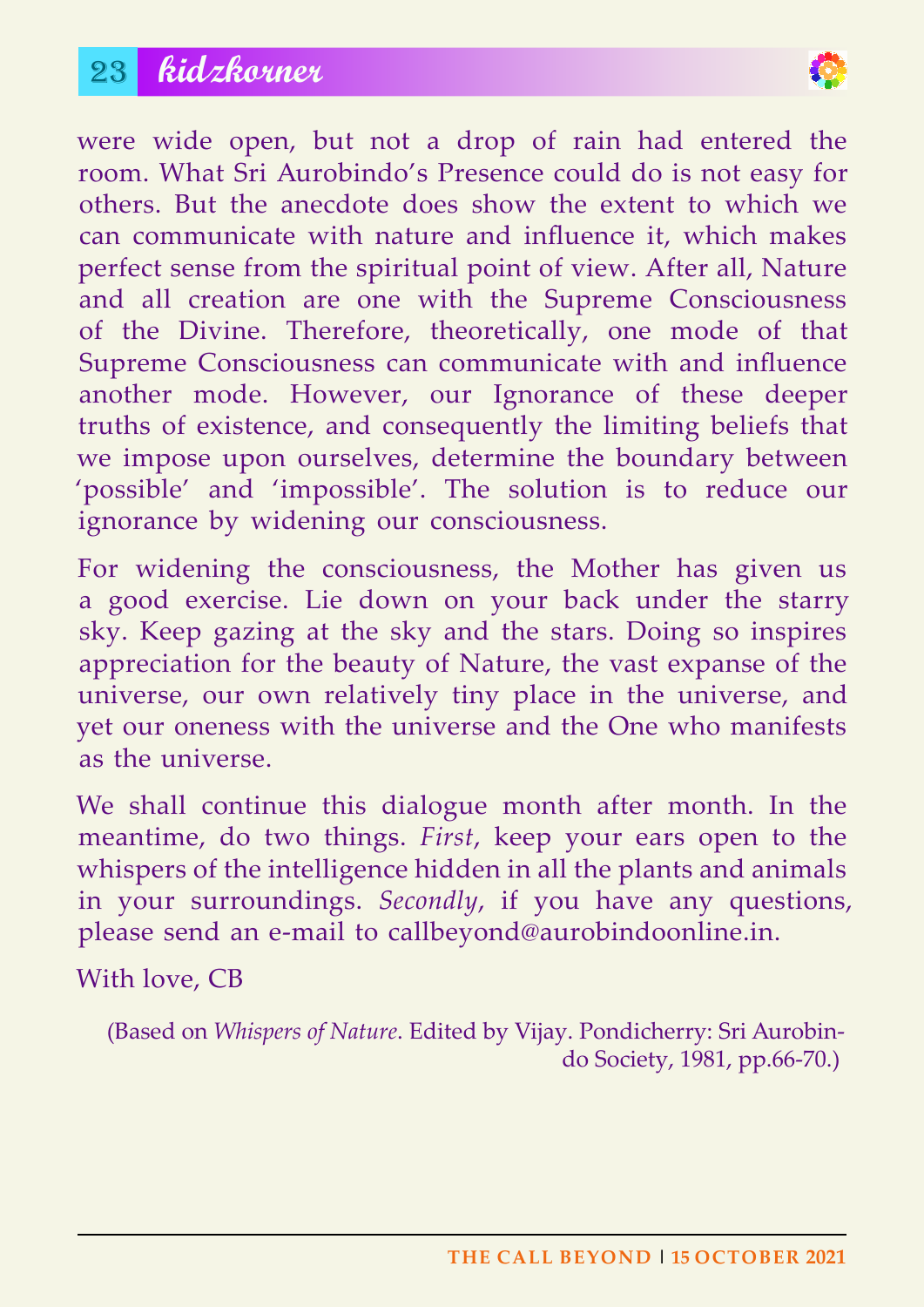

*In this column, we try to answer three types of questions: those related to spiritual quest ('aspiring high'); those related to psychological issues ('feeling low'); and those related to physical health ('frailties of the flesh'*). It is needless to say that the identity of the person asking the *question is kept confidential if the question is about a sensitive issue. The questions may be sent to callbeyond@aurobindoonline.in.*

# **That Elusive Entity Called Mental Peace**

#### *An eye surgeon, has asked:*

*You have said that one of the most reliable ways to determine whether a particular choice is coming from the psychic being is to ask a simple question, and answer it with total honesty. The question is, "Will this choice leave me in lasting mental peace? If it will, the choice is based on the voice of the psychic being." My question is: if I decide to operate on a difficult case and it fails, I won't get peace of mind. If I don't operate, I have left the patient as he is but haven't given him the chance to improve either. Not operating, in spite of knowing that the surgery might improve his vision, will also not give me peace of mind. So, should I, or should I not operate?*

#### *Answer*

You should operate. Put your heart and soul into the work. Do it as well as you can. After that, leave the result to the Divine. If you truly leave it to the Divine, you would have peace of mind, *irrespective of the outcome.* It is our attachment to a specific outcome that causes anxiety, and if the outcome turns out to be different from what we wanted, we lose peace of mind. The important thing is to let go of our attachment to a specific outcome.

The question was posted as a comment on the video, 'Is the Gita Just a Gospel of Action? A Talk by Ramesh Bijlani'.

*The link to the video, available on the YouTube channel of Sri Aurobindo Ashram – Delhi Branch, is:*https://www.youtube.com/watch?v=if1XVYqE694&list =PLbJ59iL6vu-UY1XjgZTnTV7mFVvnWLHur&index=9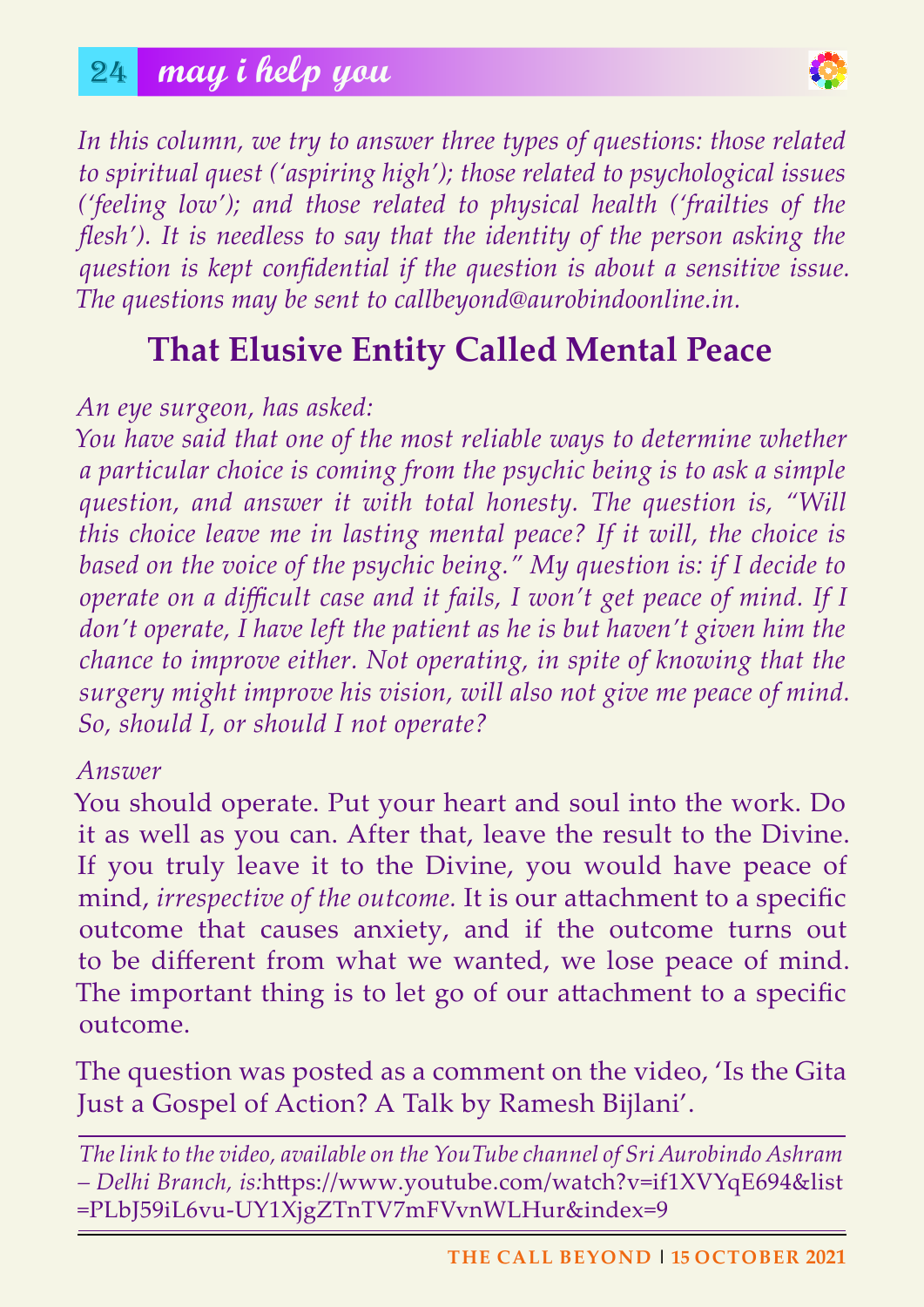

# **Feedback and Encouraging Words**

### **news from a yoga Student**

I have been very regular with my yoga for the past few months. Recently, I started teaching a few of my office colleagues here in IIT before lunch. I feel very happy reaching out to them and passing on what I learnt from you. The high standards you set for us have always been a source of inspiration for me.

I thank the Divine for creating this opportunity for me and both of you teachers for empowering me to do so. I have always been thankful to the Ashram for its existence in my proximity and always taking me under its wings whenever I needed support.

I pray that you may continue to empower people spiritually. Thank You,

*Hema*

*(R. Hema, student in the Course on Teaching Yoga conducted by the Ashram in 2019)*

*(in an e-mail dated 17 Sep 2021)*

### **Feedback on a Talk**

Thanks for such a lovely talk on *The Life Divine. Sanjiv Tandon (in an email dated 11 October 2021)*

*[The reference is to a talk by Dr. Ramesh Bijlani titled 'The Two Negations' based on Chapters 2 and 3 of Sri Aurobindo's 'The Life Divine'. The talk is available on the Ashram's YouTube channel. The link is:* https://youtu.be/ P4oTHXzwMGE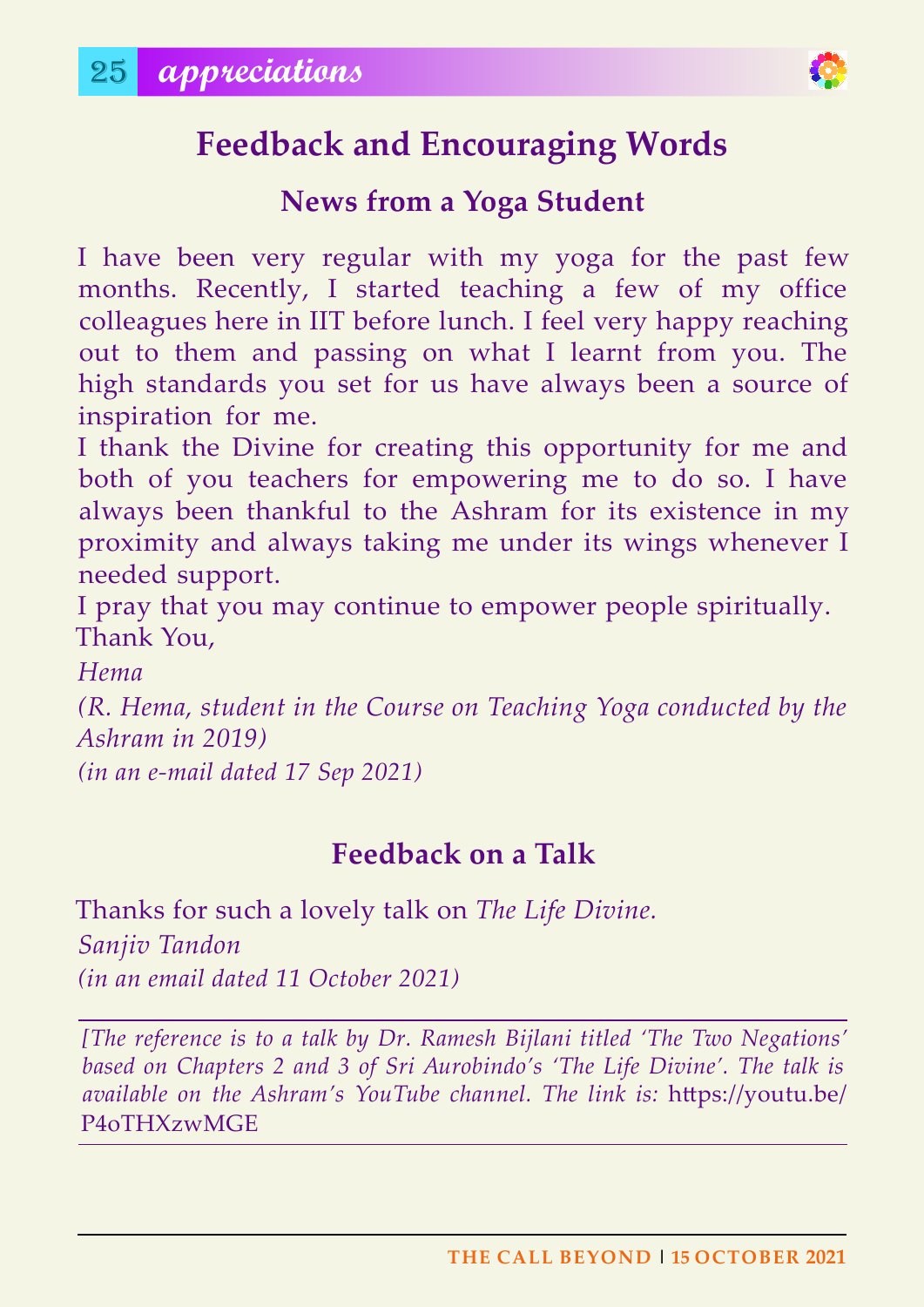

### **Feedbacks on Round-the-year yoga classes**

I am a regular student of Vidya Ji. Vidya ji is an excellent teacher. She is also a highly engaging teacher. She teaches with passion and energy. She motivates everyone in the class. She gives personal attention to everyone and helps in correcting the wrong postures. "Pranayam" sessions are very nicely conducted. "Shavasana" is her specialty. Doing "Yoga" under her guidance is very energizing. Sincerely, *Amita Deshmukh (26 August 2021)*

#### Dear Ma'am,

I was fortunate to join your sessions in January 2020. While it has been difficult to maintain continuity due to the pandemic, I have benefited immensely (and continue to do so) from every session that you take. The benefits of your sessions are not just limited to physical fitness but also contribute to maintaining mental comfort. In fact, I normally look forward to your yoga sessions very eagerly.

I enjoy getting personal attention from you. The best aspect of your sessions is that you are very careful in customizing your activities to the comfort level of every individual in the class.

I hope these sessions will continue under your guidance for a long time.

Thanks & Regards *Shweta Mittal (27 August 2021)*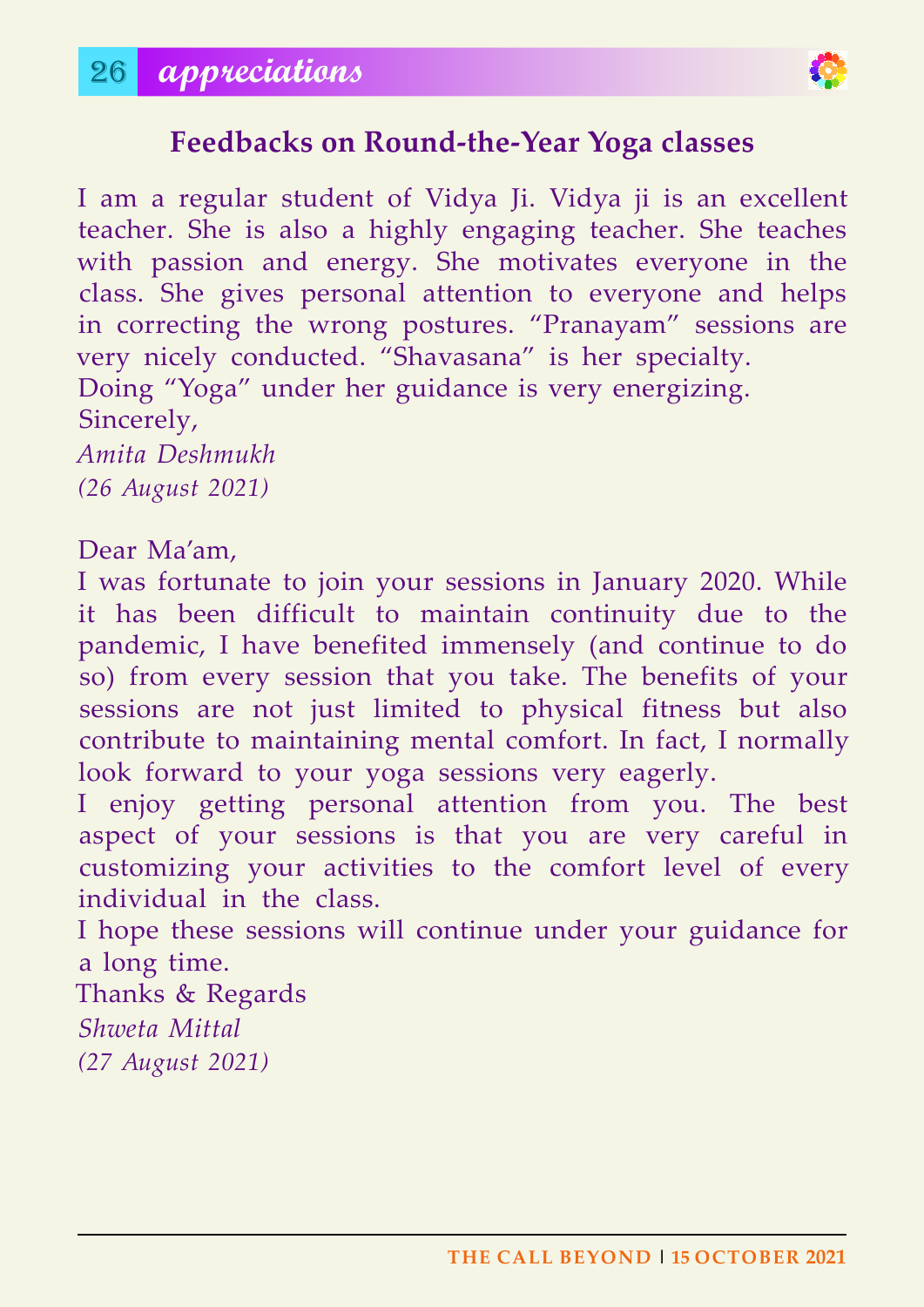

# **Feedback from a Guest at Madhuban**

Dearest Anju,

Leaving today with the deepest gratitude for your grace which made this the most amazing space and experience. What you have created here for us all is truly your deepest sadhna and reverence for the Mother. She speaks and sings from every corner of Madhuban. May the Mother bless you with all you need and keep you safe and healthy always, so you can continue to be Her instruments.

*Jasjit*

*(in an email dated 10 October 2021)*

# **Feedback on an online Talk**

Respected Professor Namaste! I have put the recorded video on YouTube, and am sharing the link with you: https://youtu.be/BXU2ROrMqRg Thanks for your support and a very insightful lecture. Sincerely, *Abdul (Dr. Abdul Haque Ansari) (in an email dated 19 September 2021)*

*[The lecture titled 'Looking at Consciousness as the Highway to Pain Relief' was delivered by Dr Ramesh Bijlani to the Neuroscience Society of Nepal]*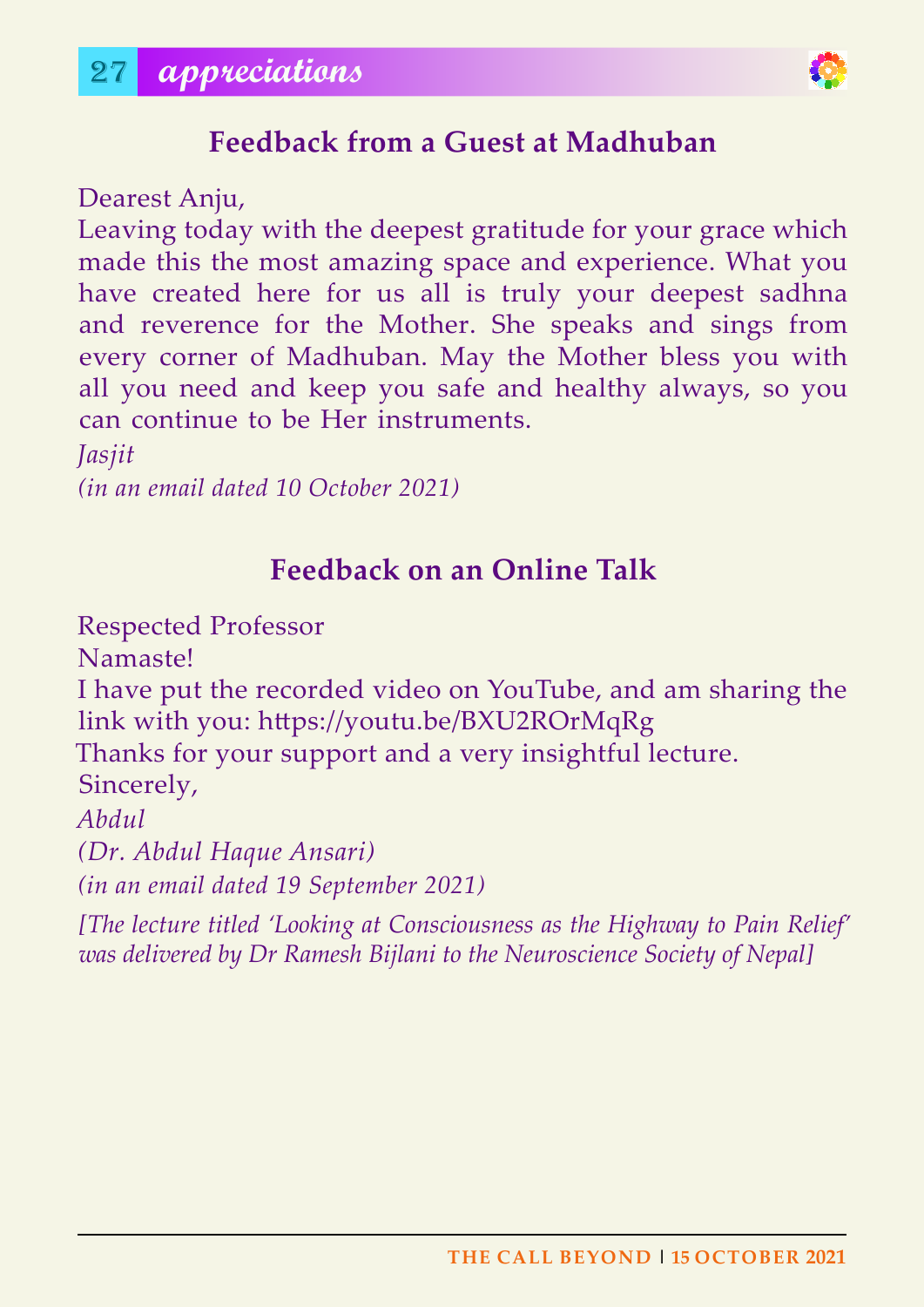ᆗ



# **Parliament of World Religions Conference**

(16 - 18 October 2021)

Kindly register on the link below to attend this conference:

https://parliamentofreligions.org/civicrm/mailing/view?id=809&reset=1

**you can see all the programs for 30 days on this link**

The Program includes a movie, 'Jeev Dayaa', made by Gaurav Arts, USA, to which Sri Aurobindo Ashram – Delhi Branch made a significant contribution.

**This movie will be shown on**

**Sunday, 17 october 2021 at 7:30 pm (India time) / 10:00 am (new york time)**

# **Note**

**\_\_\_\_\_\_\_\_\_\_\_\_\_\_\_**

*In view of the Hundred and Fiftieth Birth Anniversary of Sri Aurobindo on 15 August 2022, the Ashram is expanding its mailing list to reach out to more and more who may benefit from the teachings of the Master and the Mother. To get included in the Mailing List, please go to* http://erp.saaonline.net.in/addcontacts.cfm *to fill in a form, which will take you only a few minutes.*

# **Feedback**

**\_\_\_\_\_\_\_\_\_\_\_\_\_\_\_**

*Please send your feedback to* callbeyond@aurobindoonline.in *The Call Beyond is a publication of Sri Aurobindo Ashram – Delhi Branch Sri Aurobindo Marg New Delhi 110 016* contact@aurobindoonline.in

**91-11-2656-7863**